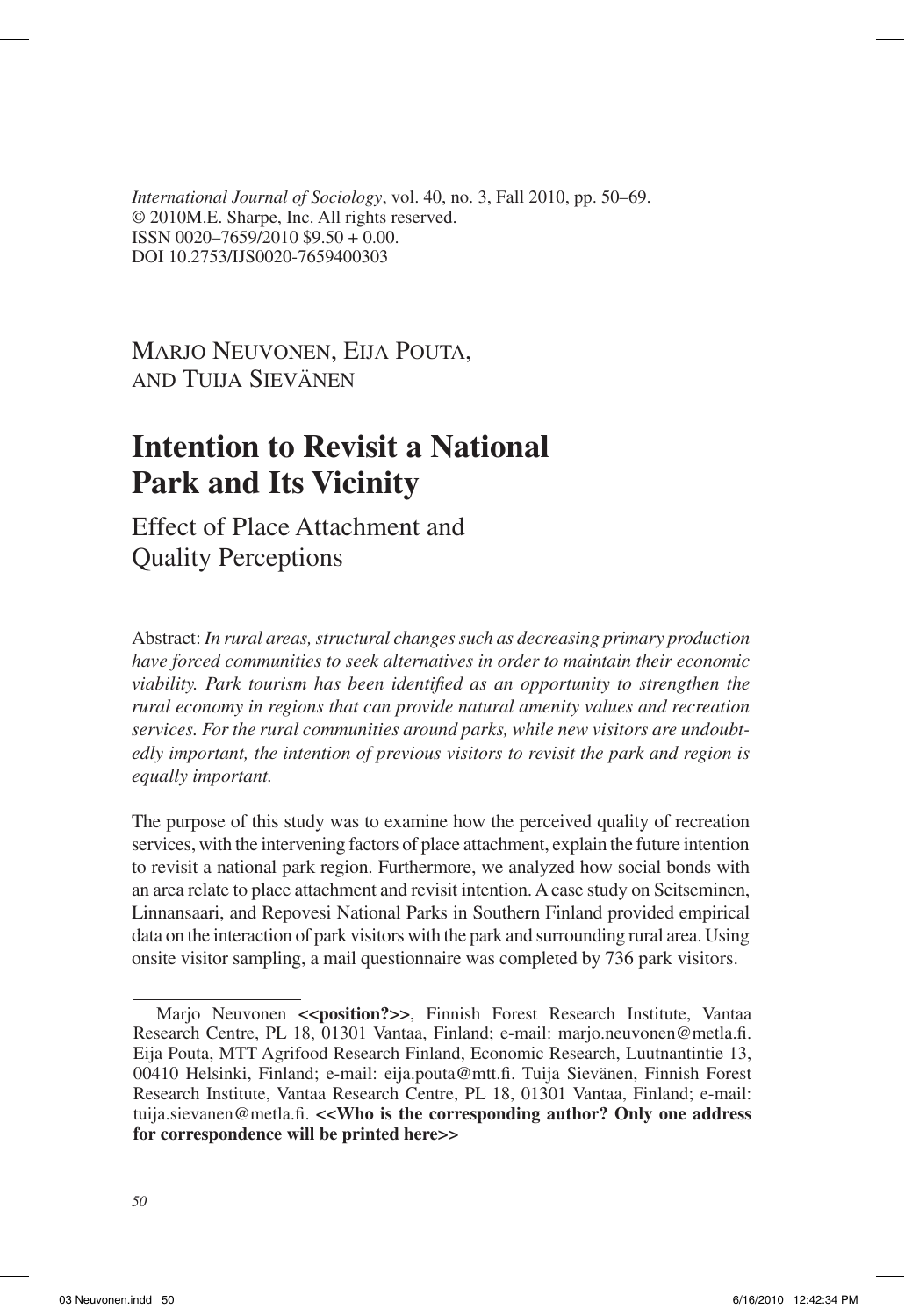The results showed that social networks, such as relatives or a recreational home in the region, were positively associated with place attachment and visit intention. A structural equation model revealed a positive interaction between the perceived quality of services, the recreation environment, hospitality, and place attachment. Those who were more satisfied with the services, recreation environment, and hospitality were more attached to the region. Among park visitors, perceptions of a high quality of both services and recreational environment correlated positively with attachment to the park and the region. A positive place attachment also increased the intention of respondents to revisit the region in the future.

In many countries, national parks as destinations for tourism are identified as providing an opportunity to strengthen the otherwise declining rural economy with the income flow brought by park visitors. The magnitude of the economic impact of tourism depends on the number of visitors and their expenditure on local and regional services and products. The number of new visitors as well as revisits by previous visitors form the total visitor flow, which creates the basis for the demand for tourism services in the region.

Although some previous studies have shown that repeat visitors are often willing to spend less than newcomers (Alegre and Juaneda 2006; Jang et al. 2004), tourists expressing satisfaction with tourism service quality and showing emotional place attachment have accounted for a higher proportion of overall expenditures, even if they have been repeat visitors (Alegre and Juaneda 2006). Satisfied and loyal visitors may also be otherwise important for local enterprises, as a visitor's loyalty toward a destination can imply willingness to recommend the destination to other visitors and thus support the marketing of local services.

The interest of previous visitors in revisiting a region can be explained partly by tourism service provision in the region (Lee 2006, 2009; Lee, Graefe, and Burns 2007), and also by visitors' overall attachment to the region (Hailu, Boxall, and Mc-Farlane 2005). Furthermore, attachment to a place has been found to be connected to a visitor's perception of service quality (Hwang, Lee, and Chen 2005; Kyle et al. 2004a). Thus, the intention to revisit can be explained by two types of factors: those associated with the individual characteristics of the visitor, including place attachment, and those that correlate with the services provided and their perceived quality. Although some previous studies have focused on the combined effect of place attachment and perceived service quality on visit intentions (Alexandris, Kouthouris, and Meligdis 2006), the relative importance of these factors is not well known, particularly in the national park setting.

To analyze the factors underlying revisit intention, this study focused on three national parks in Finland. In 2008, the combined total number of visits to all national parks in Finland was 1.8 million, but the number of visits varied considerably between parks, from 3,500 to 329,500 (Metsähallitus 2008). The national parks that were selected for inclusion in this study, Seitseminen, Linnansaari, and Repovesi, had 44,500, 29,000, and 75,500 visits, respectively, in 2008. According to visitor surveys conducted in the parks, two out of three visitors had visited the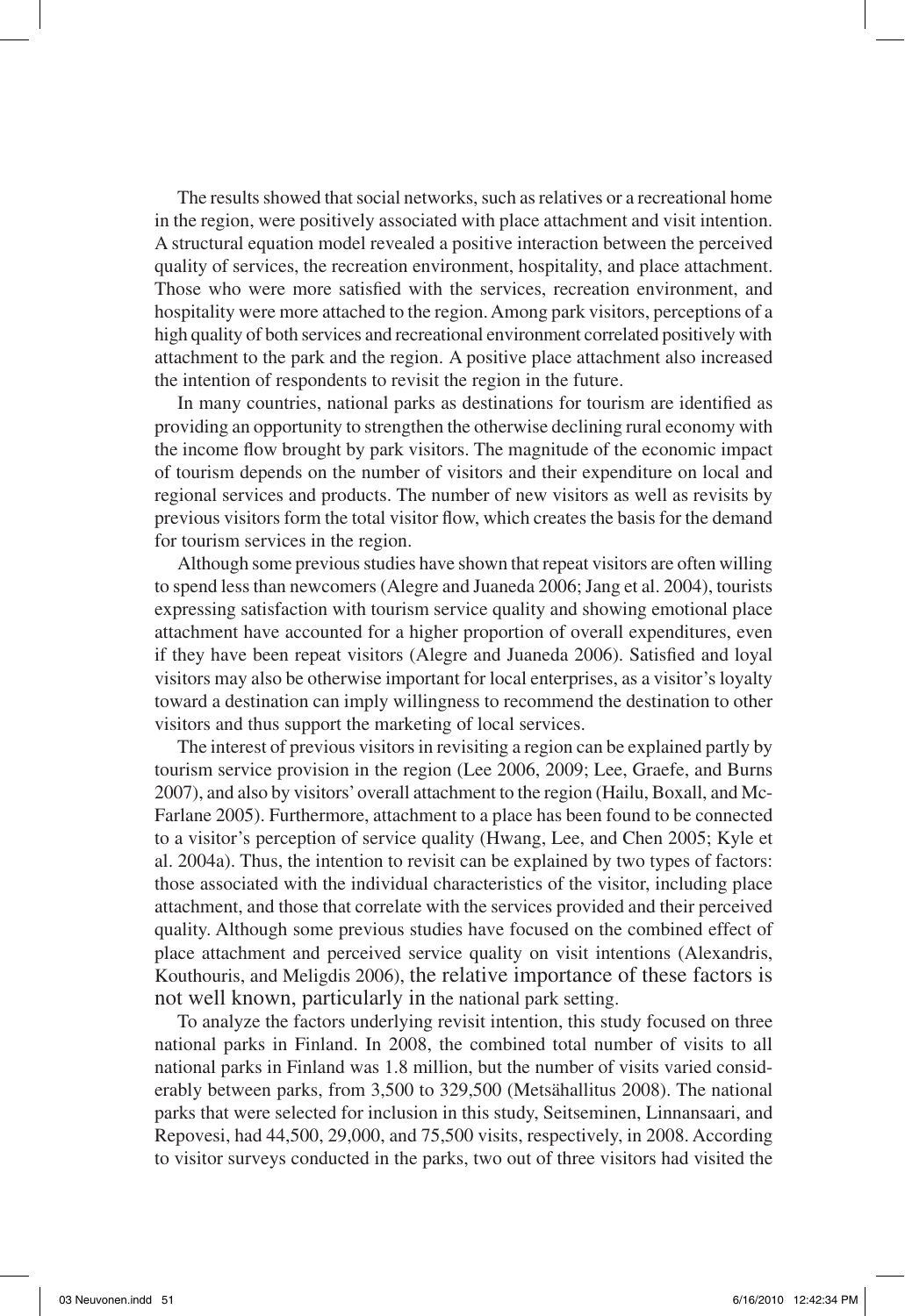particular park eight times on average during the previous five years, and onethird of visitors were visiting the park for the first time (i.e., no previous visits) (Metsähallitus 2009).

For the park managers and tourism entrepreneurs who plan investments, marketing, and service development as well as for local policymakers, it is particularly important to know whether the supply and management of tourism services can affect visitor flows, or whether visitation is more related to an individual's personal ties and bonds to the region. If management has a key role, it is important to know what types of tourism and recreation services affect the intention to revisit. Furthermore, it is essential for these operators to be aware of how the perceived quality of tourism services is related to the visitor flow.

The aim of this study was to examine how place attachment as well as experiences of tourism and recreation services and the recreation environment explain the intention to revisit a particular national park and the park region. It was assumed that the strength of attachment of recreationists to a park and the perceived quality of the services affect their intention to revisit. In addition, the interaction between place attachment and recreation service satisfaction was tested, and the relative importance of these two factors in explaining revisit intention was examined. In particular, the study aimed at identifying whether there is any causal relationship between these factors. An empirical model based on this structure was estimated to explain the intention to visit a national park. Furthermore, the model was extended by including variables related to visit history and also to social bonds, such as relatives living in the region or a recreational home in the region.

# **Theoretical Framework and Hypothesis of the Study**

In this study, we were particularly interested in the future intention to visit national parks and regions as a function of the perceived service quality, place attachment, social bonds, and visitation history. In the following sections, we briefly describe the concepts used and our assumptions of their relationships based on previous **literature** 

#### *Perceived Service Quality and Satisfaction*

A general assumption is that satisfied visitors are those who are also interested in revisiting the destination in the future. Tourist satisfaction is a positive perception or feeling, or an expressed degree of pleasure that tourists gain from a visit (Beard and Ragheb 1980). The conceptual difference between satisfaction and perceived service quality has been analyzed and constructed in some studies (Baker and Crompton 2000; Tian-Cole and Crompton 2003), although in many studies these concepts overlap. However, they focus on different objects: perceived service quality is an evaluation of the quality of services/destinations, whereas satisfaction is an evaluation of the visit experience at the destination, or experience of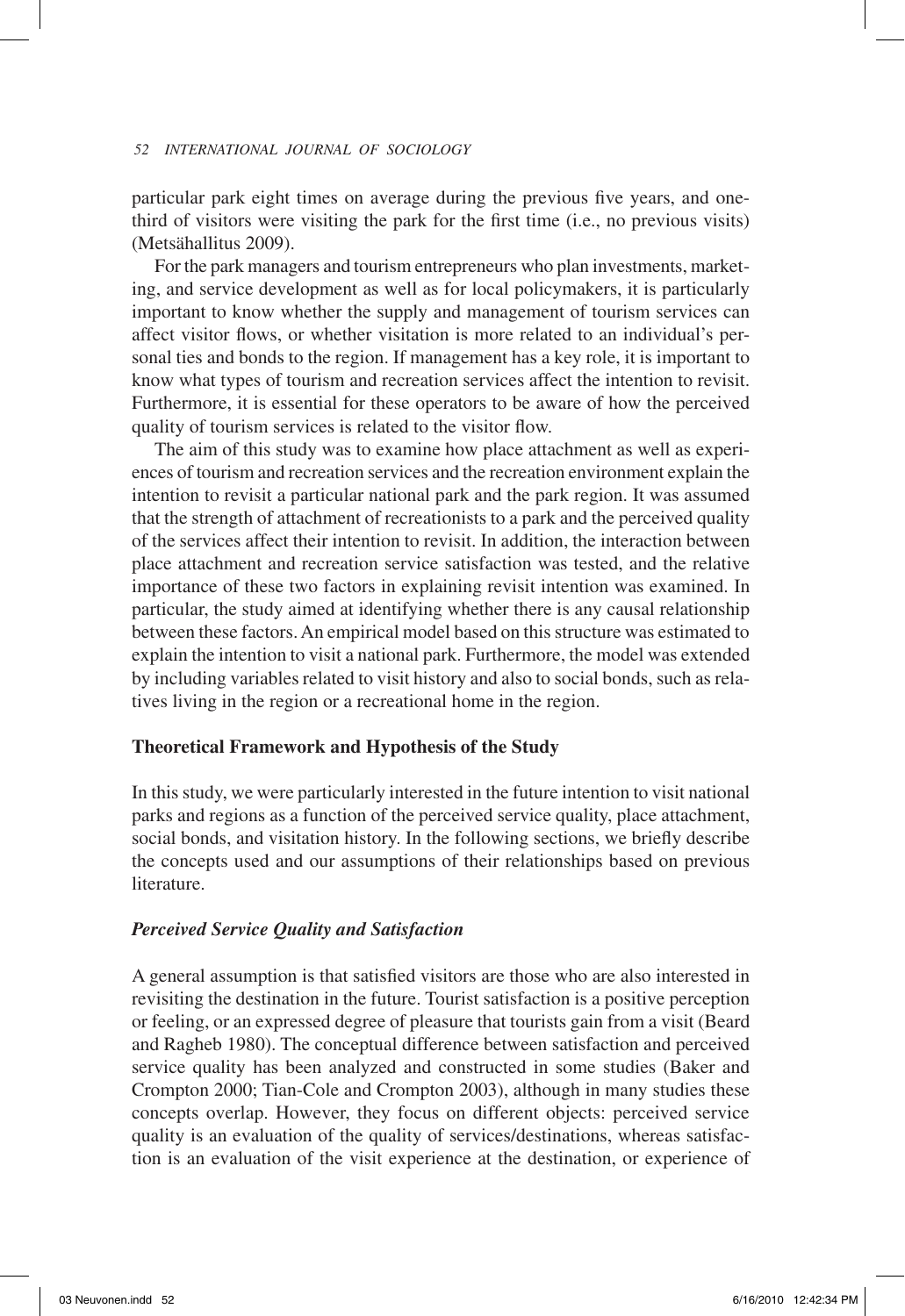using services in general (Tian-Cole and Crompton 2003). Previous research has indicated that both a high perceived service quality and high satisfaction make revisitation more likely (Appiah-Adu, Fyall, and Singh 2000; Baker and Crompton 2000; Bigné, Sánchez, and Sánchez 2001; Cai, Wu, and Bai 2004; Huang and Hsu 2009; Lee, Graefe, and Burns 2007; Petrick 2004; Yoon and Uysal 2005; Um, Chon, and Ro 2006). This connection has been found in several different contexts, some of which relate to nature tourism destinations (Lee 2006, 2009; Lee, Graefe, and Burns 2007) and some to other destination types (Bigné, Sánchez, and Sánchez 2001; Huang and Hsu 2009; Lee, Yoon, and Lee 2007; Yoon and Uysal 2005; Um, Chon, and Ro 2006).

From the managerial perspective, perceptions of service quality are likely to provide more useful information than general visitor satisfaction, offering beneficial guidance for management changes and improvements, since service quality is under the management's control (e.g., Baker and Crompton 2000). Moreover, perceived service quality attributes have been found to more strongly affect behavioral intentions than general satisfaction (ibid.).

The literature provides a number of service quality measurement methods that can also be applied in the nature tourism setting. The majority of methods are attribute-based, and the most frequently used group of measures is based on the SERVQUAL instrument (Parasuraman, Zeithaml, and Berry 1988). The SERVQUAL is a multi-item scale developed to assess customer perceptions of service quality in service and retail businesses. In the original form of the measure, service quality is interpreted as the discrepancy between a customer's expectations of a service offering and the customer's perceptions of the service received. A more complicated variant of the measure has also included the relative importance of service as a weighting factor. A simplified variant of SERVQUAL, which includes only the evaluation of performance and excludes the measures of expectations and of the relative importance of attributes, has been recommended and applied by several authors (Absher 1998; Churchill and Suprenant 1982; Cronin and Taylor 1992). Despite its deficiencies (Babakus and Boller 1992; Carman 1990), the SERVQUAL instrument has been found useful in the nature tourism setting (Akama and Kieti 2003).

The scale has decomposed the notion of service quality into several constructs, depending on the application, such as tangibles (physical facilities, equipment, staff appearance), reliability (trustworthiness and accuracy) responsiveness (willingness to help and respond), assurance (confidence and trust), and empathy (caring individualized service) (Carman 1990). In many cases the emphasis is on staff performance. However, when the focus is on nature tourism services in a region, the content shifts more in the direction of tangible (e.g., practical and functional) services such as transportation, accommodation, and food supply. Tangible components of recreation services such as trails, shelters, signposting, and information boards are particularly important in the recreation setting (Burns, Graefe, and Absher 2003; Howat et al. 1996; Tarrant and Smith 2002).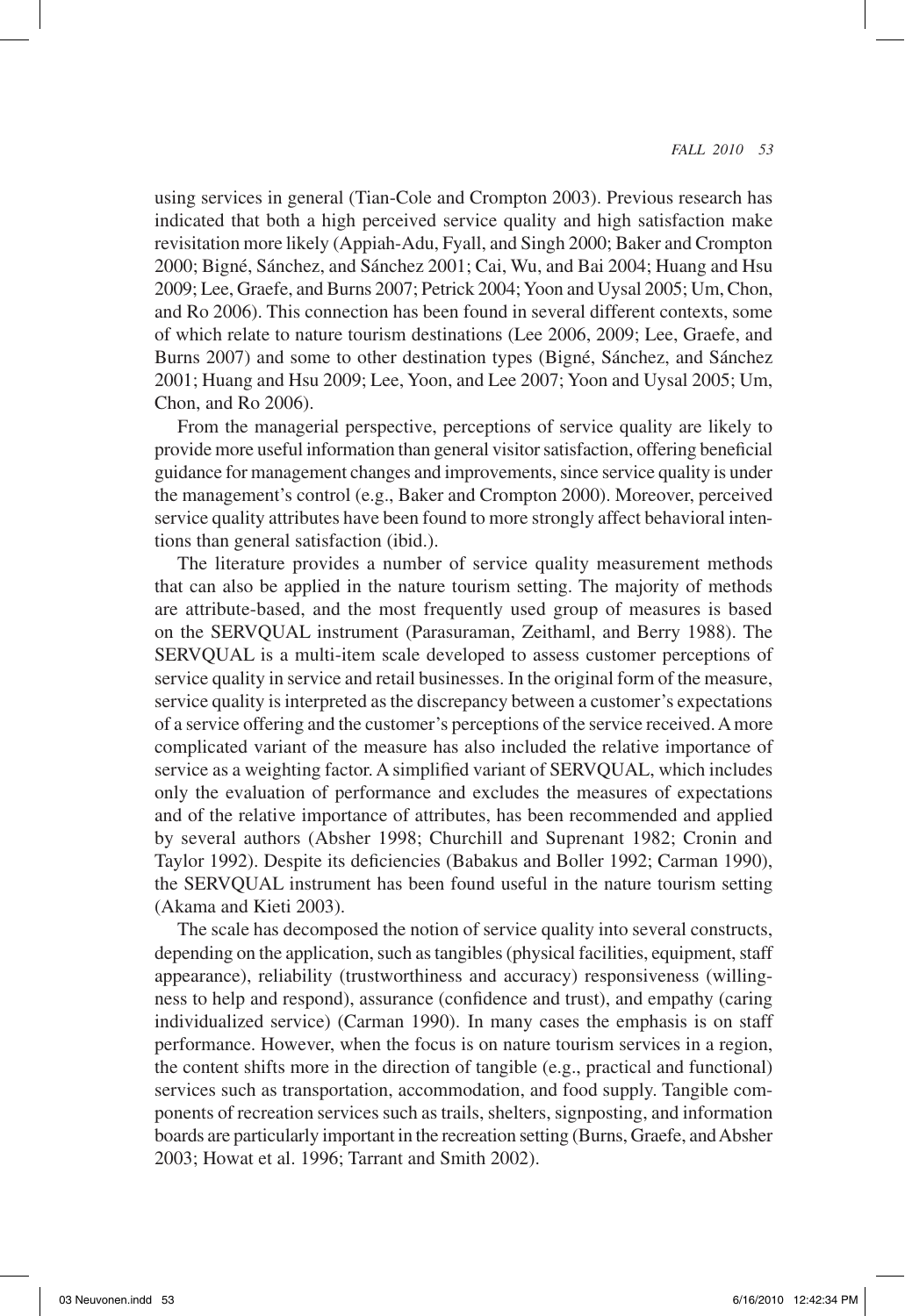# *Place Attachment*

The intention to visit a place has been explained by inner social psychological factors such as attachment to the place (Hailu, Boxall, and McFarlane 2005). Place attachment refers to the emotional and symbolic relationship that an individual forms with a place (Williams and Vaske 2003), and is suggested to be a two-dimensional conceptualization consisting of place identity and place dependence (Williams et al. 1992). Place identity is the emotional component of attachment, that is, "the symbolic importance of a place as a repository for emotions and relationships that give meanings and purpose to life" (Williams and Vaske 2003 << page no. of **quote?>>**). Place identity has been interpreted as part of self-identity, enhancing an individual's self-esteem and increasing feelings of belonging to his/her community (Bricker and Kerstetter 2000; Kaltenborn and Williams 2002; Williams and Vaske 2002; Kyle et al. 2004a, 2004b). The meaning of place dependence relates more to the functional importance of a place. It refers to those conditions or functions that are essential in satisfying an individual's needs and goals (Williams and Vaske 2003). These conditions might be related to the physical aspects of the place, such as opportunities to participate in a particular recreational activity, or accessibility.

The components of place attachment have been found to be associated with evaluations of service quality (Alexandris, Kouthouris, and Meligdis 2006; Bonaiuto et al. 1999; Hwang. Lee, and Chen 2005). The proposal of causality in the study by Alexandris, Kouthouris, and Meligdis (2006) suggests that the perception of service quality affects place attachment. However, their model did not allow testing of the direction of the causal relationship. A study by Bonaiuto and coworkers (1999) revealed that the perception of the quality of environmental attributes, such as the landscape, also strengthens place attachment. On the other hand, place attachment has been shown to affect the perception of the quality of interpretation services (Hwang, Lee, and Chen 2005). In our study, the interest was in both the strength and the direction of the causality between place attachment and perceived service quality, and their components. To examine this causality, different correlation structures between the variables were tested with structural equation modeling.

## *Social Dimension of Place—Social Bonds*

Social bonds contribute to the development of place attachment, particularly in one's own neighborhood (Hidalgo and Hernández 2001; Mesch and Manor 1998; Uzzell, Pol, and Badenas 2002). If a natural setting such as a national park and the surrounding region provides a context for meaningful social relationships and shared experiences, some of these meanings merge with the feelings toward the place. In many regions, national parks are located in areas with special natural beauty and opportunities for nature-based recreation, which also provide resources for holiday resorts. In Finland, the same areas are attractive locations for recreational homes. People may have social ties to the national park region because of family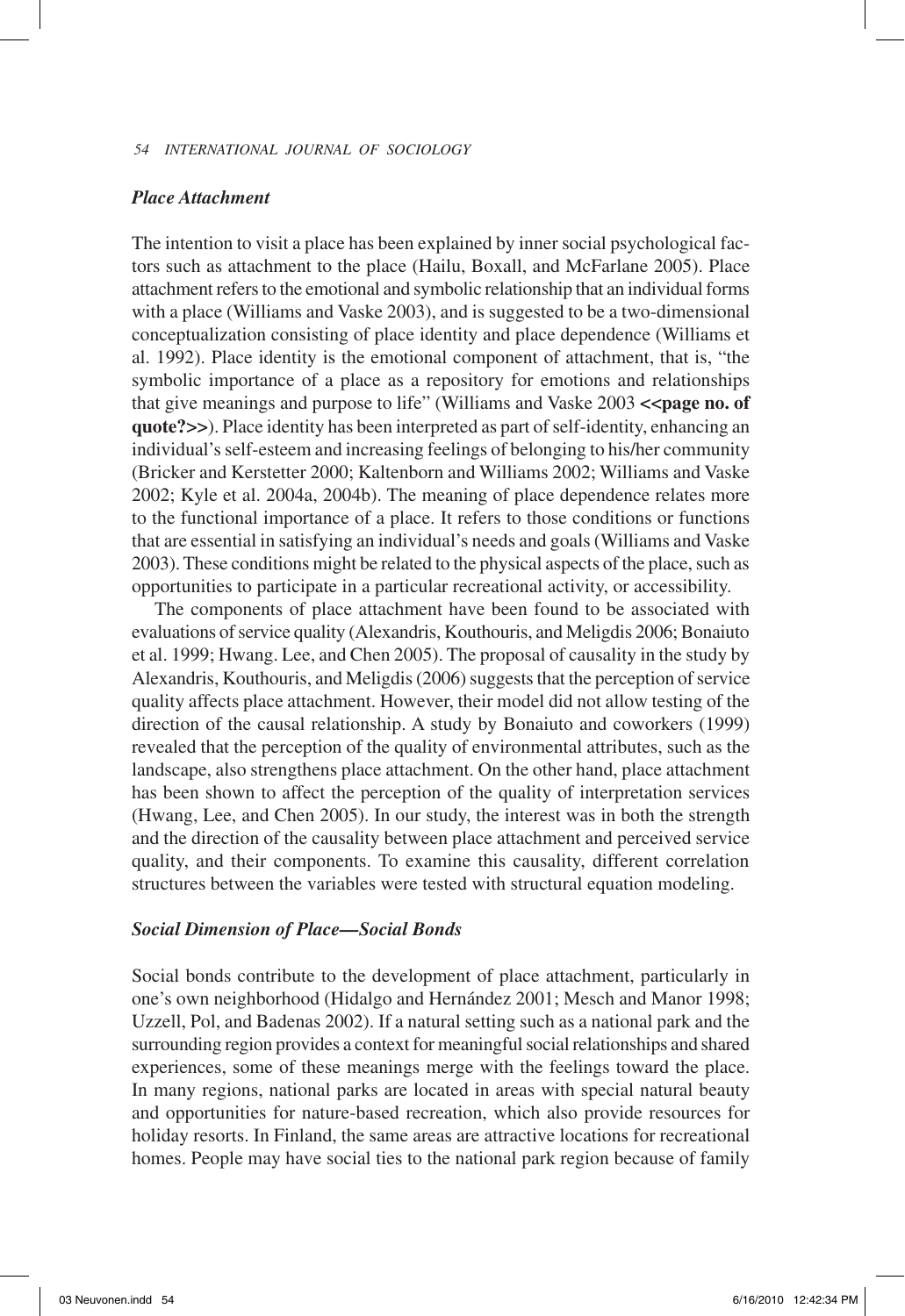or relatives, and because of their own recreational home, which offers a basis for frequent contacts with local people (Tuulentie 2007).

# *Past Behavior*

Past corresponding behavior has also been found to be a good predictor of behavioral intentions in the case of tourism and recreation (Sönmez and Graefe 1998; Sparks 2007). Some studies have looked at the familiarity of a setting as a predictor of future visit intentions, showing either a nonsignificant association (Woodside and Lysonski 1989) or an increasing likelihood of future visits (Gyte and Phelps 1989; Juaneda 1996).

It can be assumed that without previous experiences of an area there can be no attachment to it, but how intensive must use history be to create an attachment? The mechanism behind the effect of previous visits has been suggested to be based merely on repeated exposure, meaning that place identity is formed primarily via repeated visits to a place (Backlund and Williams 2004; Zajonc 2001). It has also been shown that recreation habits such as the frequency of previous visits have a stronger direct effect on current visitation than does place identity. However, the habitual tendency to visit a place has a very strong association with place identity (Hailu, Boxall, and McFarlane 2005).

## *Hypothesis of the Study*

In this study we focused on the relationships between the concepts of place attachment (i.e., place dependence and identity), perceived service quality, and visit intention. Furthermore, we included past behavior (number of previous visits) and social bonds in the analysis. The hypothesized relationships are described in Figure 1.

### **Data and Methods**

#### *Study Area and Data Collection*

All of the parks selected as case areas are located in southern Finland, where the development of nature tourism is more challenging than in northern Finland, which has richer resources for recreation (Puustinen et al. 2009). Linnansaari National Park is located in the middle of a larger lake complex in eastern Finland, and Repovesi National Park is surrounded by several smaller lakes. In Seitseminen National Park, forest is the most typical natural element. The parks were established in separate decades: Linnansaari in 1956, Seitseminen in 1982, and Repovesi, one the newest parks in Finland, in 2003. Linnansaari and Seitseminen provide a high level of services within the park, whereas Repovesi's services are less developed. The area close to Linnansaari National Park is more urbanized and provides more services for visitors than do the municipalities close to Seitseminen and Repovesi.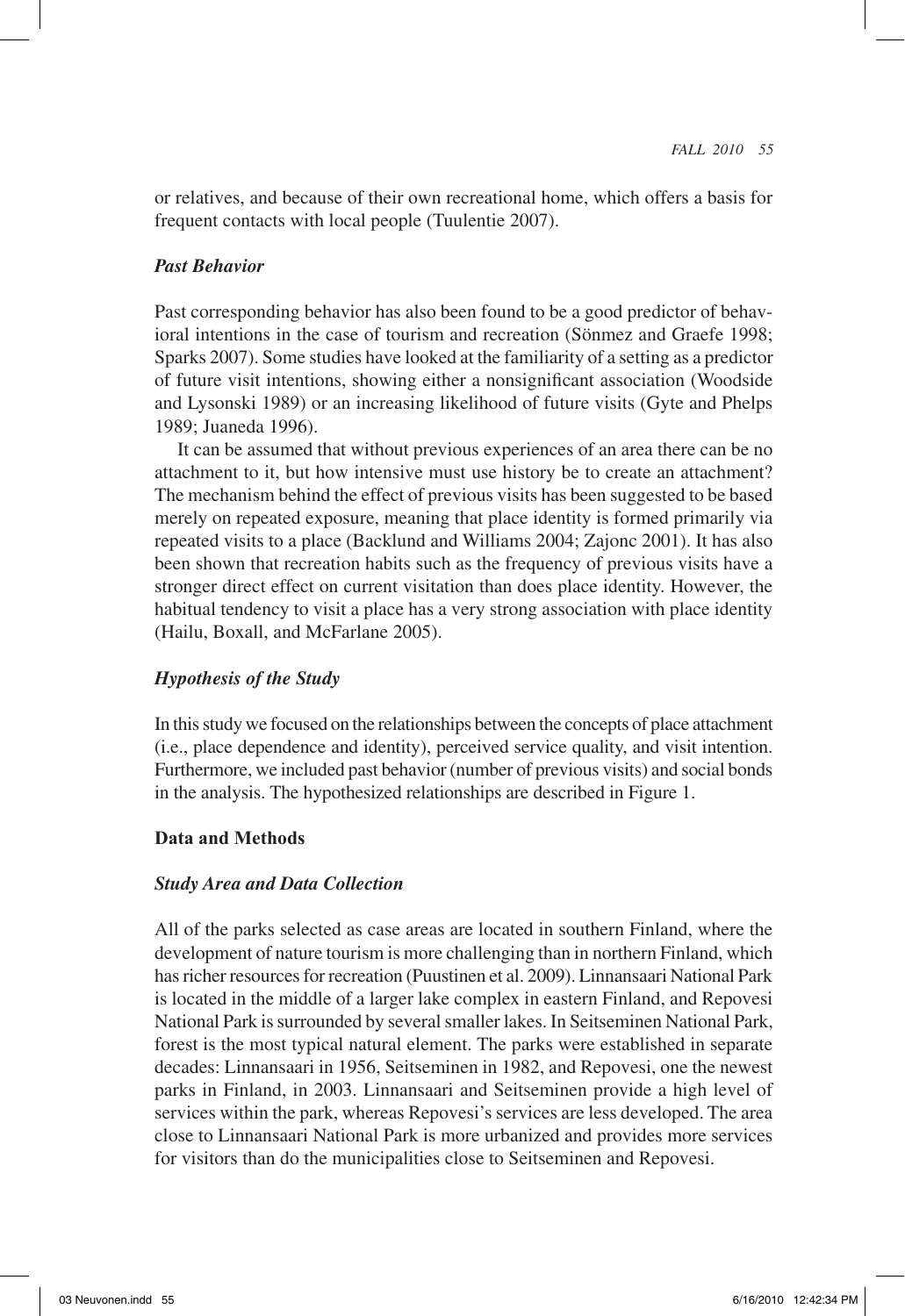



H1: Perceived quality of recreation services is positively associated with place attachment, preceding it in causal relations.

H2: Alternatively, place attachment is positively associated with perceived quality of recreation services, preceding it in causal relations.

H3: Place attachment is positively associated with revisit intention.

H4: Social bonds are positively associated with place attachment and revisit intention.

H5: Past behavior (a high number of previous visits to a national park) is positively related to place attachment and revisit intention.

The empirical data used here were collected together with Metsähallitus, the state-owned forest administration service, from Seitseminen and Linnansaari National Parks in 2006 and from Repovesi in 2007. The data collection period extended from mid-May until the beginning of October. Altogether, 736 respondents returned the questionnaire handed to them during their visit to the parks. The response rate was 72 percent in Seitseminen, 63 percent in Linnansaari, and 68 percent in Repovesi National Park.

## *The Questionnaire*

The park area and surrounding countryside were presented in a map that was distributed together with the questionnaire. The individual questions were focused either on the park or on the region surrounding the park. In designing the questionnaire, previous literature (particularly Kyle et al. 2004b; Moore and Scott 2002 **<<references cite 2003>>**; Stedman 2003; Williams and Vaske 2003) was applied to formulate the measures of place attachment in the components of place dependence and place identity. Four measures for each component were defined and adapted to suit the Finnish language. The eight measures were first focused on the park, and second, on the region surrounding the park. In this manner we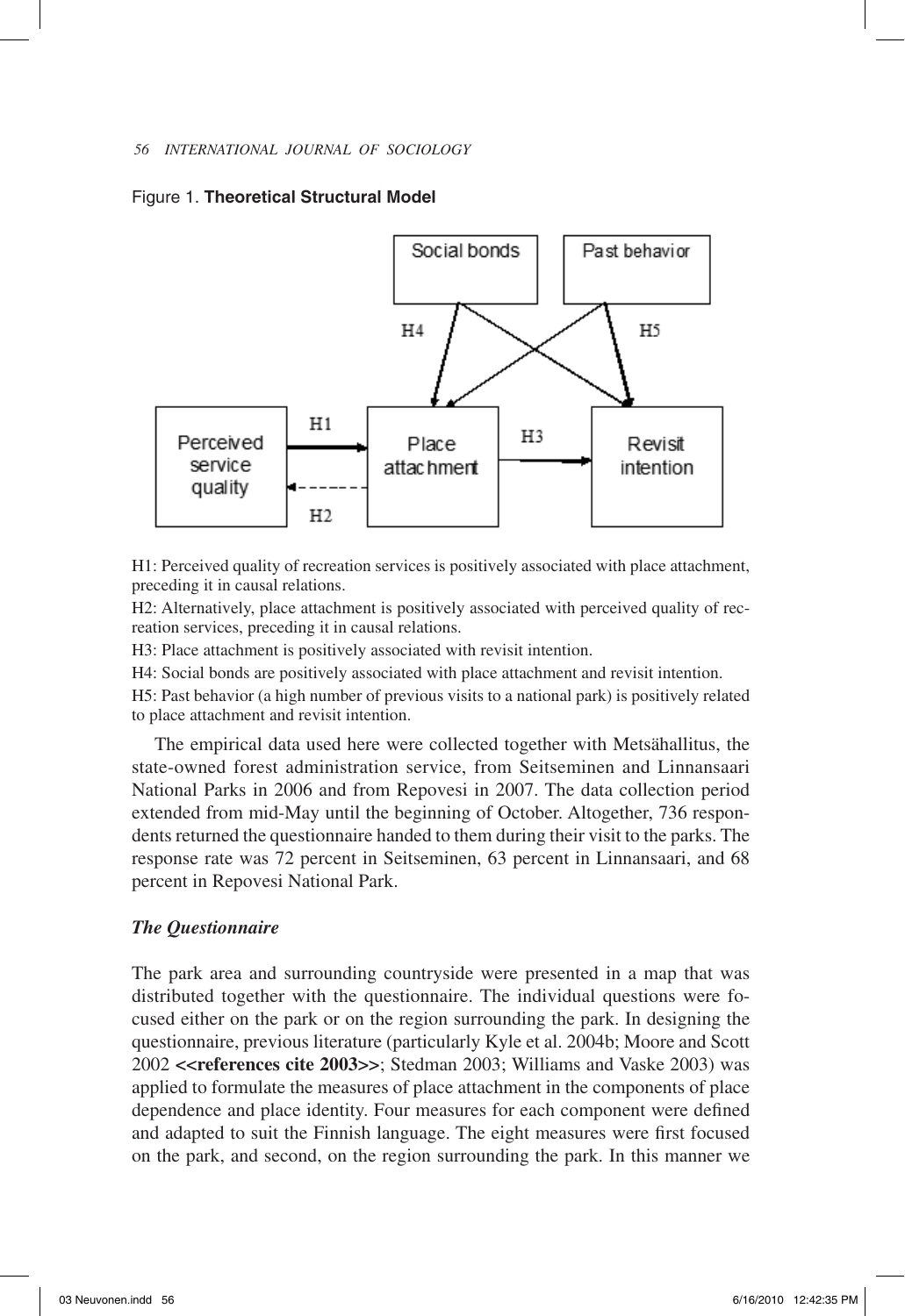used sixteen measures for place attachment. These measures are provided in Table 2. **<<Please clarify; tables must be called out in order; Table 1 has not been called out yet and Table 2 is mentioned again below>>**

Measurement of perceived service quality consisted of several dimensions such as evaluation of the facilities (e.g., shops, transportation, lodging, restaurants, and information on them), the personnel (e.g., friendliness and willingness to serve), and the landscape and environment.

Visitation history was measured in terms of the number of visits to the region. Social bonds were measured with four dichotomous questions focusing on friends and relatives, the ownership of a recreational home in the region, relations with local people, and activities in the region other than visiting the national park.

## *Statistical Methods*

We applied structural equation modeling to examine the relationships between various factors affecting a visitor's intention to revisit a national park and the rural region surrounding it. A structural equation model is commonly described as the combination of a structural model and a measurement model (Shipley 2002). To estimate the model, the hypothesized causal structure of the relationship between the variables was first specified. Linear equations were then formulated to transfer the structure into an observational model. The third step was to define the covariance between each pair of variables. Determination of covariance is a way to express the path coefficients, variances, and covariances that have to be estimated from the data. In the fourth step, free parameters were estimated by using maximumlikelihood estimation. Finally, the extent to which the covariances predicted by the model corresponded to the observed covariances in the data was calculated using  $\chi^2$  statistics. The data were analyzed with EQS for Windows.

In addition to the a priori hypothesis of the structure presented in Figure 1, several competing structures were also tested. The most interesting alternative structure was one in which place-attachment variables were causal precursors of perceived service quality. From these two model alternatives, the best model was selected based on goodness-of-fit measures. For the comparative fit index (CFI), the goodness-of-fit index (GFI), and Bentler and Bonett's normed fit index (NFI), values > 0.90 indicate an acceptable fit, while for the root mean square error (RM-SEA) values < 0.08 indicates an acceptable fit.

## **Results**

## *Respondent Profile*

The majority of respondents reported their intention to revisit the surrounding rural area (64 percent) and the park itself (69 percent). Comparing the three parks, visitors to Seitseminen National Park were most willing to revisit the area in the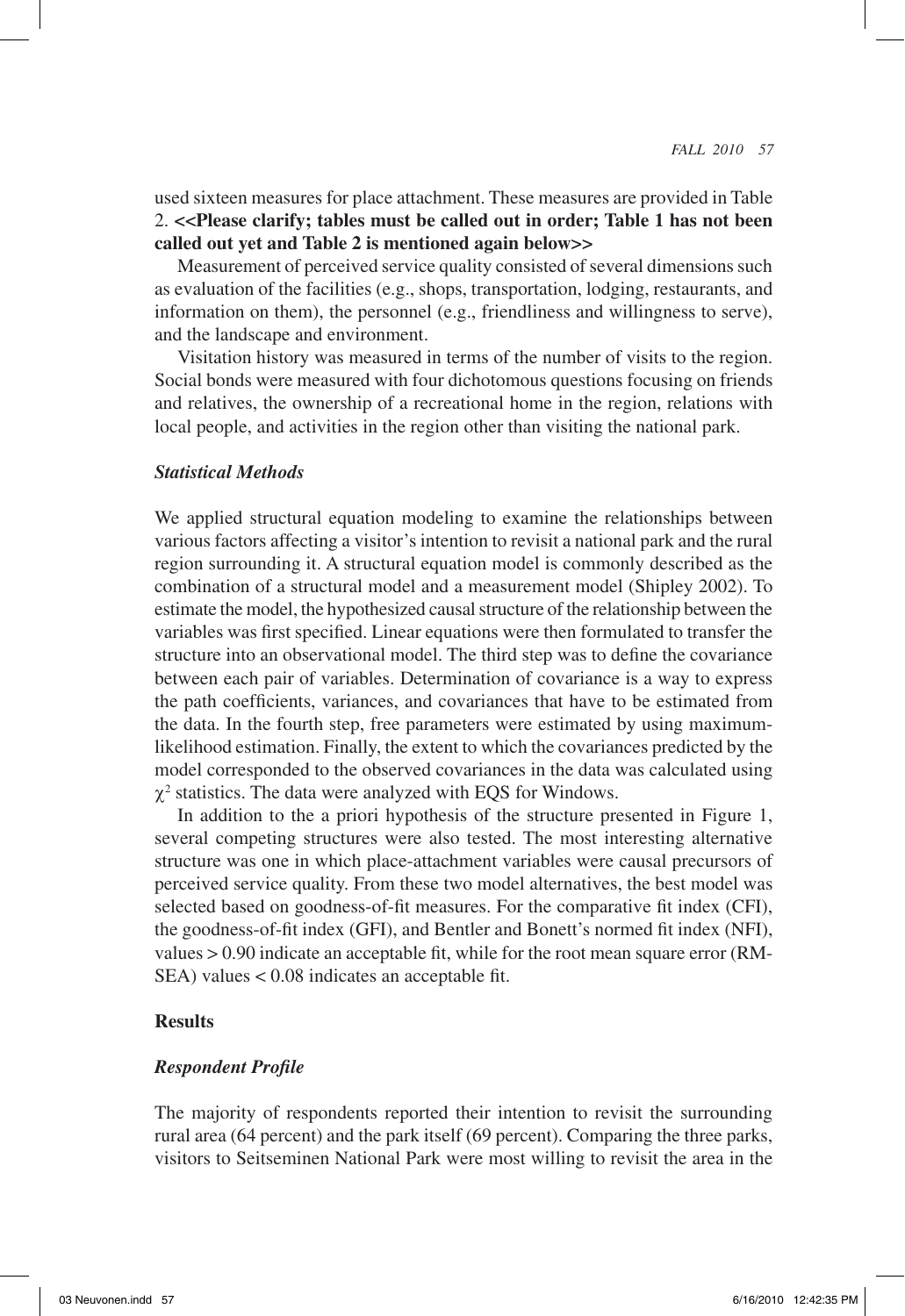near future, and they differed statistically significantly in their intentions from the visitors to Repovesi National Park, who were least interested in revisiting the park region. The revisit intention as well as the variables used in the models are reported for each park in Table 1.

## *Internal Consistency and Construct Validity of the Concepts*

In the first stage, we constructed a measurement model (here a factor model) to reduce the number of variables. With factor models we obtained latent variables for place attachment, place identity, quality perceptions (tourism facilities, landscape and environment, hospitality), and social bonds. The factor loadings were used as weights to calculate new index variables for place attachment, quality perceptions, and social bonds. We were unable to find an adequate solution for the full model including all individual items as well as all latent variables. To improve the fit we tried to capture the unexplained variance by fixing the covariances, but this did not provide an adequate solution. We did not want to end up with a model that had a complicated covariance structure, and therefore used factor loadings from factor models as weights to calculate new index variables for place attachment, quality perceptions, and social bonds. The factor loadings as well as Cronbach's alphas are presented in Table 2. Cronbach's alpha is used as an estimator of the internal consistency and reliability of a set of measures. For the sixteen observed items to measure place attachment, eight items for place attachment in the national park and eight for the region surrounding the park, Cronbach's alphas  $(> 0.790)$  indicated acceptable consistency of these measures. For the three measures of the perceptions for recreational service quality, that is, facilities, environment, and personnel, Cronbach's alphas were also reasonable (all  $> 0.776$ ). As we had seven items measuring various conceptually different dimensions of social relations with the place (e.g., number of contacts with local people), we did not expect internal consistency between the measures, but formed an indicator covering these various aspects of social bonds.

#### *Relationships Between the Concepts*

In the second stage, to assess how the index variables for the three quality perceptions, place identity and dependence, and social bonds associated with revisit intention, we first used correlations (Table 3) and then a structural equation path model. In addition to the constructed index variables, the tested models included the number of previous visits.

We were first interested in defining the causal structure between place attachment and quality perception components underlying the intention to revisit. Figure 2 illustrates the path diagrams for two alternative model structures and Table 4 provides the model-fit indicators for these two models. The alternative model—that place attachment alters quality perceptions—was rejected, as the goodness of fit of the model was lower than in the structure shown uppermost in Figure 2.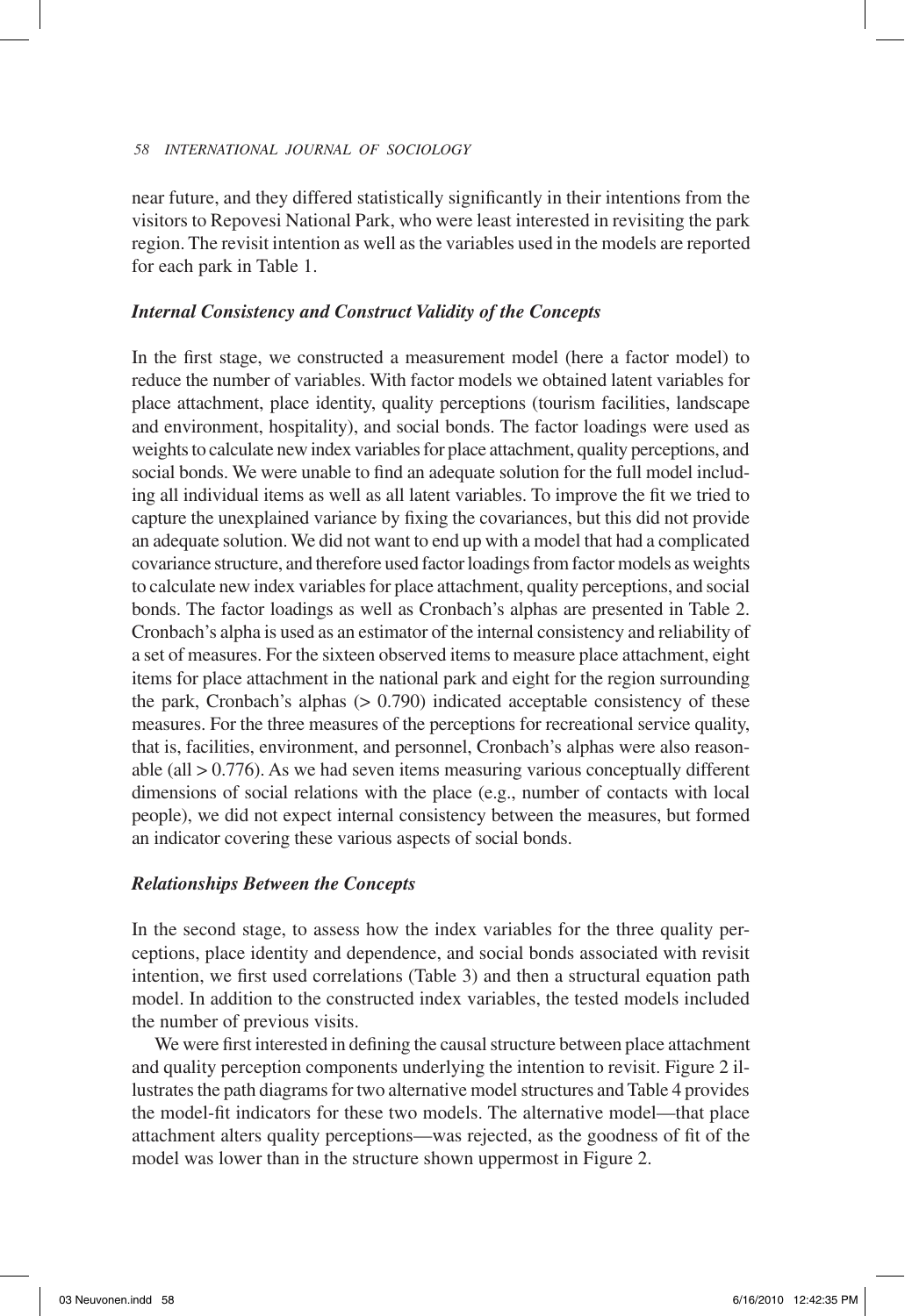Table 1

Revisit intention, place attachment, perceived service quality, social bonds, and the number of visist, as well as travel distance and<br>costs for visitors to Seitseminen, Linnansaari and Repovesi National Parks in Southern costs for visitors to Seitseminen, Linnansaari and Repovesi National Parks in Southern Finland **<<can title be shortened to "Various**  Revisit intention, place attachment, perceived service quality, social bonds, and the number of visist, as well as travel distance and **Indexes for Visitors to Seitseminen….."?>>**

| Park                                               |                  | Seitseminen Linnansaari Repovesi |                  | Total          | (p-value)<br>$\chi^2$ test |  |
|----------------------------------------------------|------------------|----------------------------------|------------------|----------------|----------------------------|--|
| Visitors intending to revisit the region (%)       | 68^              | 64 <sup>AB</sup>                 | 55 <sup>B</sup>  | 64             | 8.422 (0.015)              |  |
| Visitors intending to revisit the park (%)         | π                | 84                               | R                | 69             | 2.504 (0.286)              |  |
|                                                    |                  | Mean                             |                  |                | (p-value)<br>F-test        |  |
| Index of place dependency                          | $12.3^{\circ}$   | $13.2^{B}$                       | $12.6^{AB}$      | 12.6           | 3.713 (0.025)              |  |
| Index of place identity                            | 14.6             | 15.1                             | 14.7             | 14.8           | 1.049 (0.351)              |  |
| Index of perceptions of the local tourism services | $9.1^4$          | 11.4 <sup>B</sup>                | $8.3^{\circ}$    | 9.6            | 6.059 (< 0.001)            |  |
| Index of perceptions of landscape and environment  | 11.4             | 11.8                             | 11.6             | 11.6           | 2.047 (0.130)              |  |
| Index of perceptions of local hospitality          | 5.3 <sup>A</sup> | 6.9 <sup>B</sup>                 | 5.6 <sup>A</sup> | 5.8            | 8.039 (< 0.001)            |  |
| Index of social bonds                              | 1.04             | $\overline{0}$                   | 0.97             | 1.02           | 0.261 (0.770)              |  |
| Number of visits to the park (during five years)   | 8.6              | <u>၀</u>                         | က္ပ              | 28             | 0.423(0.656)               |  |
| Distance traveled to the area, km                  | $233^{\circ}$    | 497 <sup>B</sup>                 | 208 <sup>A</sup> | 264            | 27.096 (< 0.001)           |  |
| Personal travel cost, P                            | §ბ               | 223 <sup>B</sup>                 | $\frac{4}{5}$    | $\frac{3}{11}$ | 23.775 (< 0.001)           |  |

A, B, and C  $\lt$  chere is no "C" indicated>> indicate that the parks differ statistically significantly from each other at *p*  $\lt$  0.05 i<br>i ō. ž, muncate that the A, B, and  $\cup$  <<meters no " $\cup$ " indicated><br>(Tukey) <<what does Tukey represent?>>. (Tukey) **<<what does Tukey represent?>>**.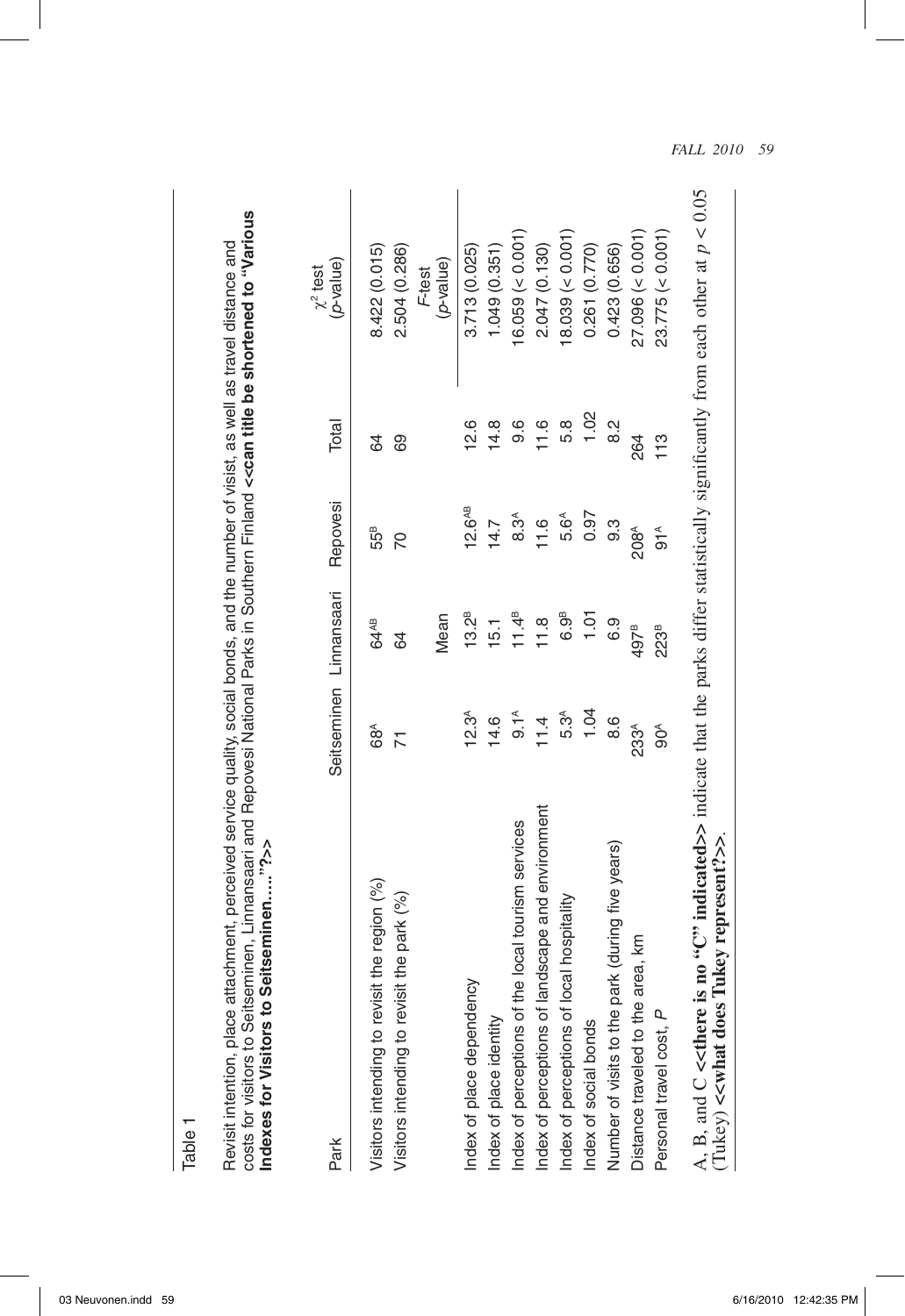| Table 2                                |                                                                                                                                                                                                                                                                                                         |                                  |                     |
|----------------------------------------|---------------------------------------------------------------------------------------------------------------------------------------------------------------------------------------------------------------------------------------------------------------------------------------------------------|----------------------------------|---------------------|
| Measurement of                         | Items, Results of Factor Analysis                                                                                                                                                                                                                                                                       |                                  |                     |
| Variables                              | Mean                                                                                                                                                                                                                                                                                                    | loading<br>Factor                | Cronbach's<br>alpha |
| Place dependence<br>(national park)    | I wouldn't substitute any other area for doing the types of things I do at the national park.<br>For me the national park is a more pleasant travel destination than any other area.<br>Many other places can compare with the national park"<br>The national park is the best place for my activities. | 0.676<br>0.618<br>0.574<br>0.220 | 0.792               |
| (surrounding area)<br>Place dependence | I wouldn't substitute any other region for doing the types of things I do in this region.<br>For me, this region is more pleasant to visit than any other region.<br>For me, lots of other regions could substitute for this region. <sup>1</sup><br>This region is the best place for my activities.   | 0.789<br>0.263<br>0.725<br>0.721 |                     |
| (national park)<br>Place identity      | Visiting the national park says a lot about who I am.<br>I feel that I can really be myself in the national park.<br>I feel no commitment to the national park. <sup>1</sup><br>I feel very attached to the national park.                                                                              | 0.623<br>0.528<br>0.566<br>0.397 | 0.798               |
| (surrounding area)<br>Place identity   | I feel that I can really be myself in this region.<br>Visiting this region says a lot about who I am.<br>I feel no commitment to the region. <sup>1</sup><br>I feel very attached to this region.                                                                                                       | 0.609<br>0.535<br>0.679<br>0.677 |                     |

I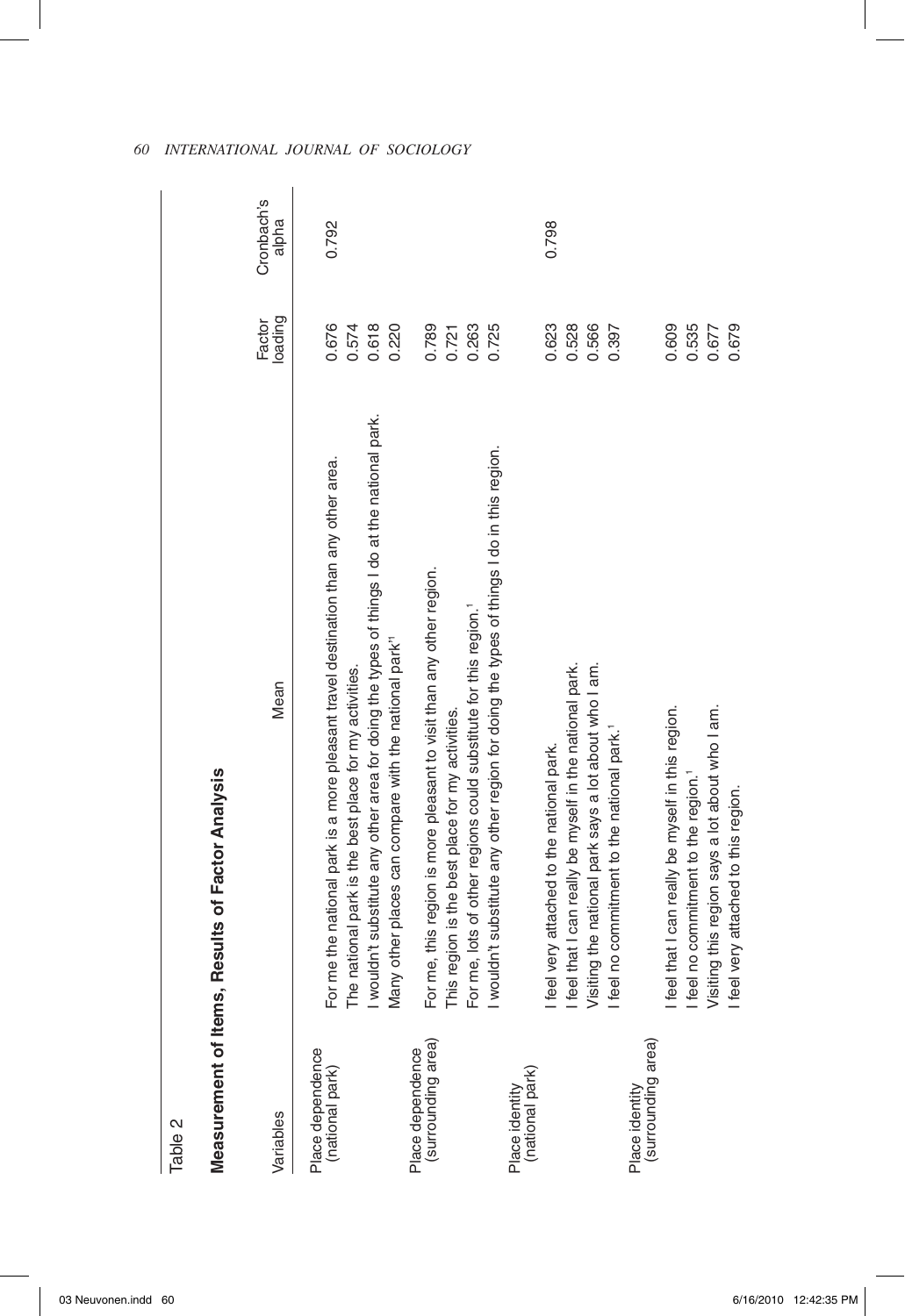| Perceived quality of<br>tourism facilities | Public transportation                                                                                                                                                                   | 0.373    | 0.809       |
|--------------------------------------------|-----------------------------------------------------------------------------------------------------------------------------------------------------------------------------------------|----------|-------------|
|                                            | Retail trades, shops                                                                                                                                                                    | 0.528    |             |
|                                            | Accommodation services                                                                                                                                                                  | 0.595    |             |
|                                            | Restaurants, coffee shops                                                                                                                                                               | 0.597    |             |
|                                            | Program services                                                                                                                                                                        | 0.624    |             |
|                                            | Service stations                                                                                                                                                                        | 0.510    |             |
|                                            | Information on the local services                                                                                                                                                       | 0.572    |             |
|                                            | Cultural events, exhibitions                                                                                                                                                            | 0.677    |             |
|                                            | Services for outdoor recreation (outside the park)                                                                                                                                      | 0.565    |             |
| of landscape and<br>Perceived quality      |                                                                                                                                                                                         |          |             |
| environment                                | Beautiful landscape                                                                                                                                                                     | 0.612    | 0.777       |
|                                            | Tidiness                                                                                                                                                                                | 0.759    |             |
|                                            | Peacefulness                                                                                                                                                                            | 0.789    |             |
|                                            | <b>Safeness</b>                                                                                                                                                                         | 0.605    |             |
| Perceived quality of                       |                                                                                                                                                                                         |          |             |
| hospitality                                | Friendliness of the local personnel                                                                                                                                                     | 0.825    | 0.869       |
|                                            | Willingness to be of service                                                                                                                                                            | 0.967    |             |
| <b>Bonds</b>                               | have relatives or friends living in the area surrounding the national park                                                                                                              | 0.833    | $\tilde{ }$ |
|                                            | The only connection to the local people was when I used the local services (shops, guides, etc.)                                                                                        | $-0.746$ |             |
|                                            | My main purpose is to visit the national park when I come to this region                                                                                                                | $-0.090$ |             |
|                                            | regularly participate in the events organized in the region.                                                                                                                            | 0.352    |             |
|                                            | regularly visit the region for other activities than those that are related to my visit to the park.                                                                                    | 0.581    |             |
|                                            | have a vacation home in the region.                                                                                                                                                     | 0.537    |             |
|                                            | Other reason to visit, what is it?                                                                                                                                                      | 0.324    |             |
|                                            | Item was reverse coded prior to the analyses.                                                                                                                                           |          |             |
| <sup>2</sup> Cronbach's alpha              | is not a valid measure because the purpose of this set of questions is not to test internal consistency but provide information<br>on the various aspects of social bonds to the region |          |             |

*FALL 2010 61*

 $\overline{\phantom{a}}$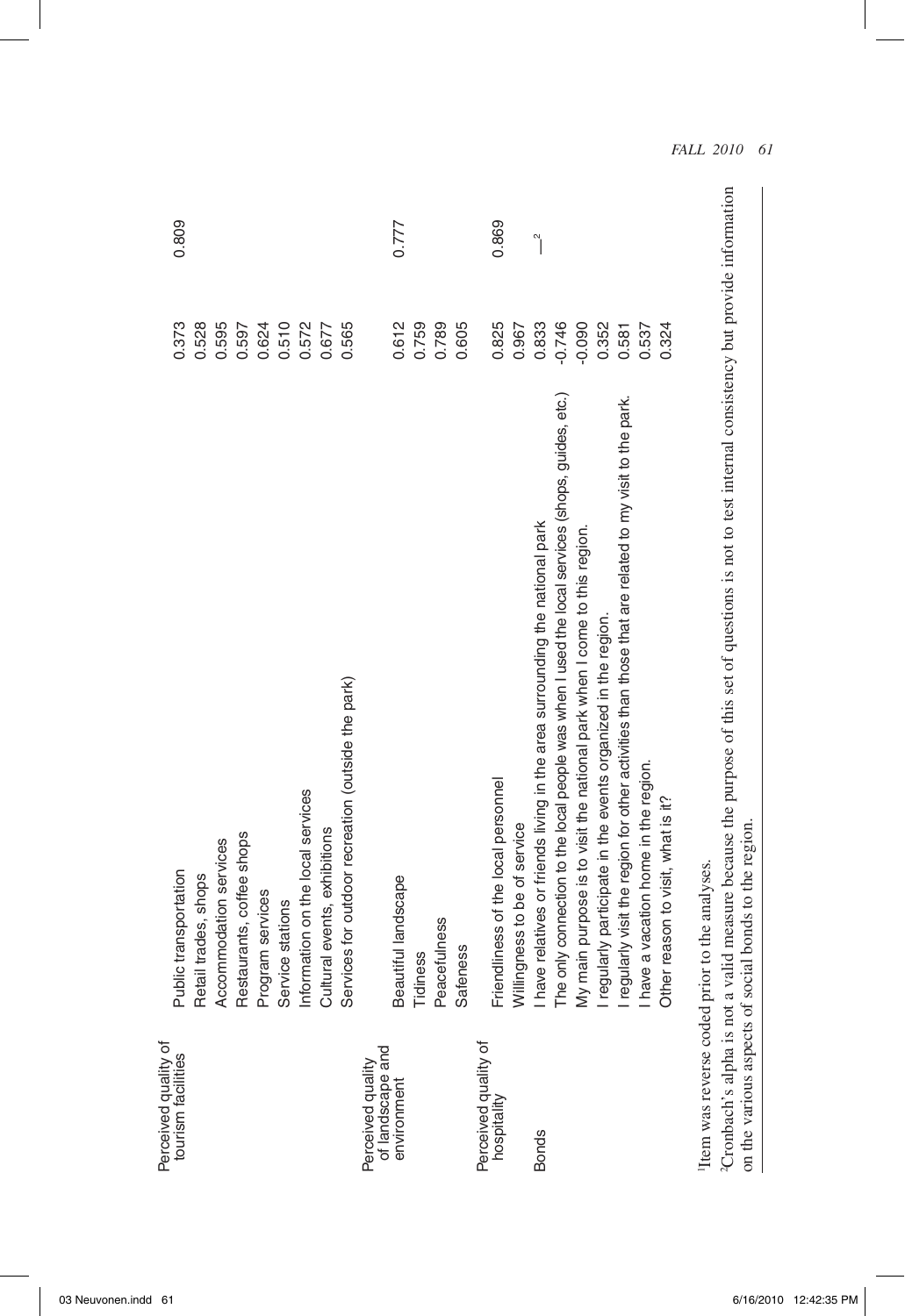| Table 3                                     |                      |              |         |                           |          |                                 |             |
|---------------------------------------------|----------------------|--------------|---------|---------------------------|----------|---------------------------------|-------------|
| Correlation Matrix of the Studied Variables |                      |              |         |                           |          |                                 |             |
| Variables                                   | intention<br>Revisit | <b>Bonds</b> | Place   | dependence Place identity | Services | environment<br>Landscape<br>and | Hospitality |
| Revisit intention                           | 1.000                |              |         |                           |          |                                 |             |
|                                             | 0.354                |              |         |                           |          |                                 |             |
| <b>Bonds</b>                                | (0.001)              | 1.000        |         |                           |          |                                 |             |
|                                             | 0.331                | 0.284        |         |                           |          |                                 |             |
| Place dependence                            | (0.001)              | (0.001)      | 1.000   |                           |          |                                 |             |
|                                             | 0.322                | 0.286        | 0.686   |                           |          |                                 |             |
| Place identity                              | (0.000)              | (0.001)      | (0.001) | 1.000                     |          |                                 |             |
| Perceived quality of tourism                | 0.150                | 0.255        | 0.352   | 0.294                     |          |                                 |             |
| services                                    | (0.001)              | (0.001)      | (0.001) | (0.001)                   | 1.000    |                                 |             |
| Perceived quality of landscape and          | 0.024                | $-0.025$     | 0.205   | 0.177                     | 0.252    |                                 |             |
| environment                                 | (0.530)              | (0.532)      | (0.001) | (0.001)                   | (0.001)  | 1.000                           |             |
|                                             | 0.056                | 0.138        | 0.166   | 0.136                     | 0.423    | 0.349                           |             |
| Perceived quality of hospitality            | (0.149)              | (0.001)      | (0.001) | (0.001)                   | (0.001)  | (0.001)                         | 1.000       |
| Number of previous visits to                |                      |              |         |                           |          |                                 |             |
| the park                                    | 0.128                | 0.181        | 0.190   | 0.131                     | 0.066    | $-0.066$                        | $-0.047$    |
|                                             | (0.004)              | (0.001)      | (0.001) | (0.004)                   | (0.149)  | (0.139)                         | (0.288)     |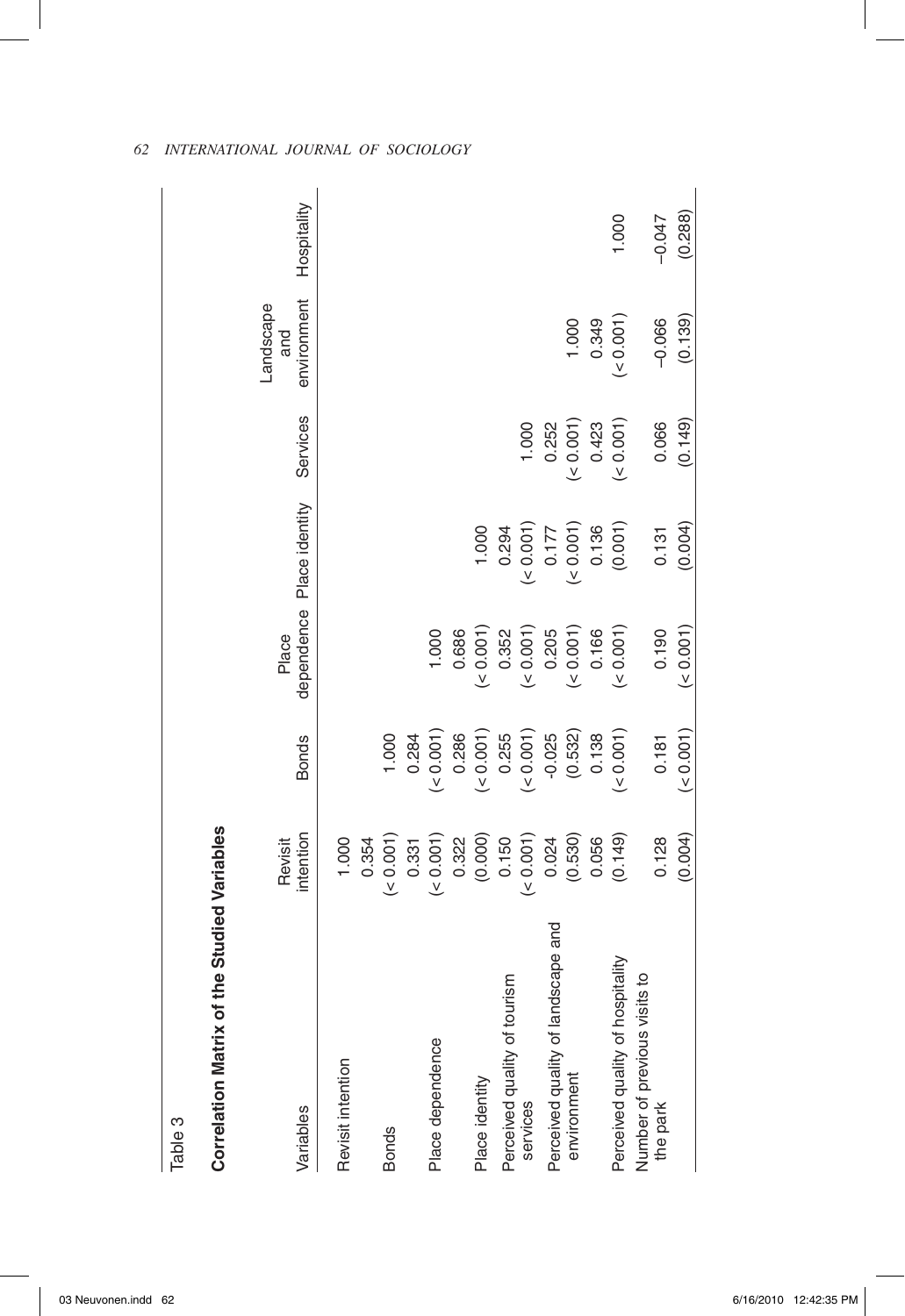## **Figure 2. <<TITLE?>>**



**Alternative model** Wserv Wdep Intention Bonds Wland to revisit Widen Whosp

All model-fitting parameters indicated that the selected structure had an acceptable fit to the data (Table 4). Two quality perception factors (tourism facilities, and landscape and environment) interacted positively and statistically significantly with place attachment, supporting H1. The model indicates that positive quality perceptions increased place attachment. Those who were satisfied with the local facilities and environment felt that the park and its region provided good opportunities for their activities and were emotionally more attached to the area. A high perception of the quality of tourism services had a slightly higher impact on place dependence, which was measured by the provision of opportunities for recreational activities, than on place identity. On the other hand, the perceptions of landscape and environmental quality had a stronger influence on place identity, which is the emotional dimension of place attachment, than on place dependence. Local hospitality was not significantly related to either of the place attachment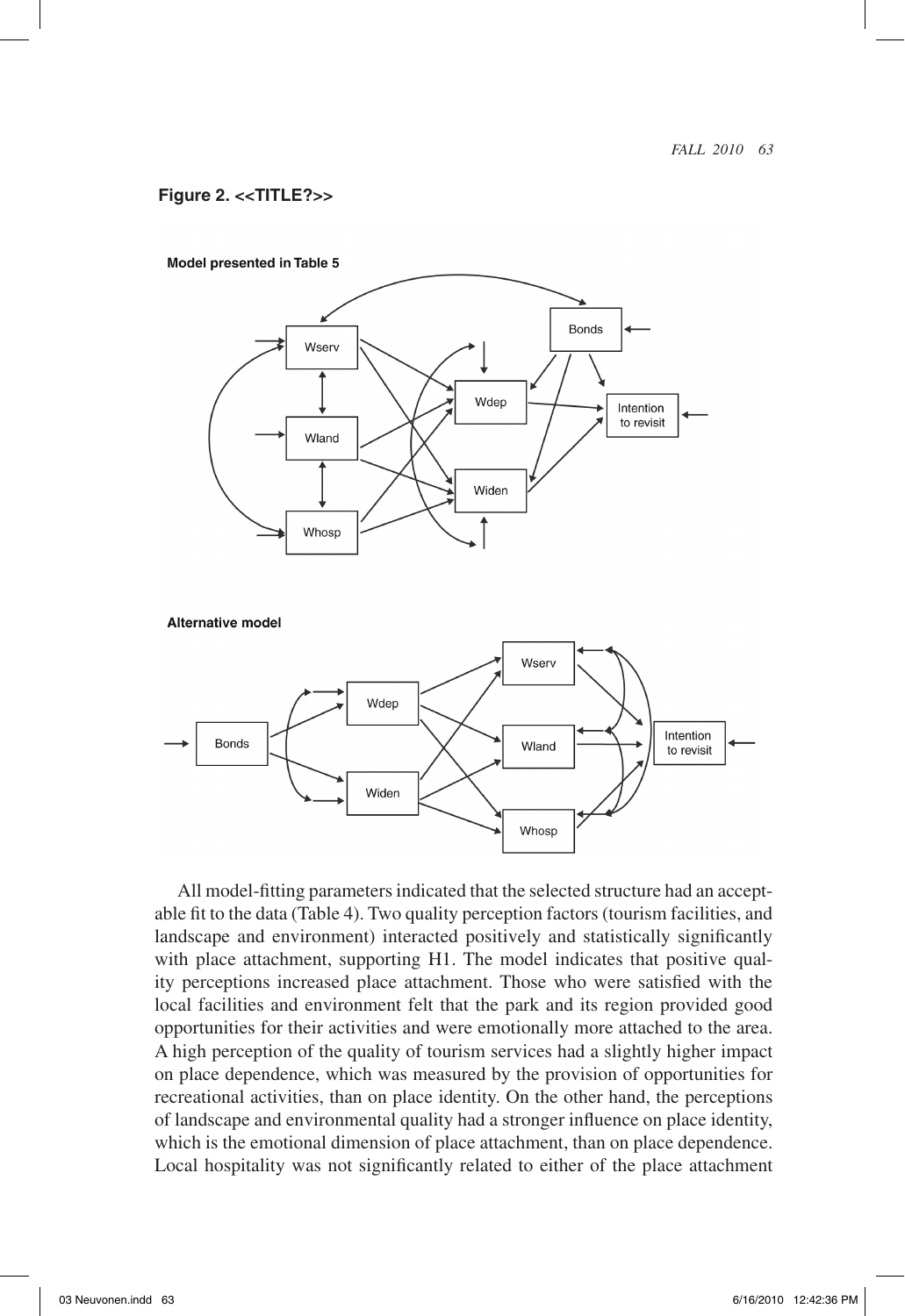#### Table 4

## **Model Selection Between the Model Hypothesized in Figure 1 and an Alternative Model Where Place Attachment Precedes the Quality Perceptions**

| Variables                                                                                                    | $\chi^2$ | $Pr > \gamma^2$ | df | CFI   | <b>NFI</b> | GFI   | <b>RMSEA</b> |
|--------------------------------------------------------------------------------------------------------------|----------|-----------------|----|-------|------------|-------|--------------|
| Model based on<br>hypothesis in<br>Figure 1                                                                  | 20.365   | 0.001           | 5  | 0.978 | 0.909      | 0.989 | 0.077        |
| Alternative<br>model: Place<br>attachment<br>$\rightarrow$<br>Perceived<br>quality of<br>tourism<br>services | 117.342  | 0.000           | 6  | 0.843 | 0.840      | 0.946 | 0.189        |
| $df_1 = 7(7 + 1)$ / 2 – 23 = 5; $df_2 = 7(7+1)$ / 2 – 22 = 6.                                                |          |                 |    |       |            |       |              |

components (not supporting H1).

A positive place attachment increased the respondents' future intentions to revisit an area (H2 supportive). Both place identity and place dependence had a significant effect on revisit intentions, although the effect of dependence was stronger. The overall effect implies that those who perceived a high quality of local tourism facilities, as well as landscape and environment, and who were attached to the region/park, were also more likely to revisit the area.

Strong social bonds to the region increased both the place attachment and the intention to revisit the park and the rural area (H3 supportive). Its relative effect on the revisit intention was even stronger than the effect of place attachment. The number of previous visits correlated positively with place attachment and with revisit intention (Table 3), but had no significant effect in the model (not supporting H4), and was dropped from the final model in Table 5.

Overall, the model indicates that both quality perceptions of tourism services with intervening factors of place attachment, together with social bonds, most comprehensively explained  $(R^2 = 0.180)$  the intention of respondents to revisit a national park region (Table 5).

## **Conclusions and Discussion**

In this study, place attachment was found to have considerable importance in explaining the intention of national park visitors to revisit. Although revisit intention was affected by both place attachment and perceptions of service quality, our model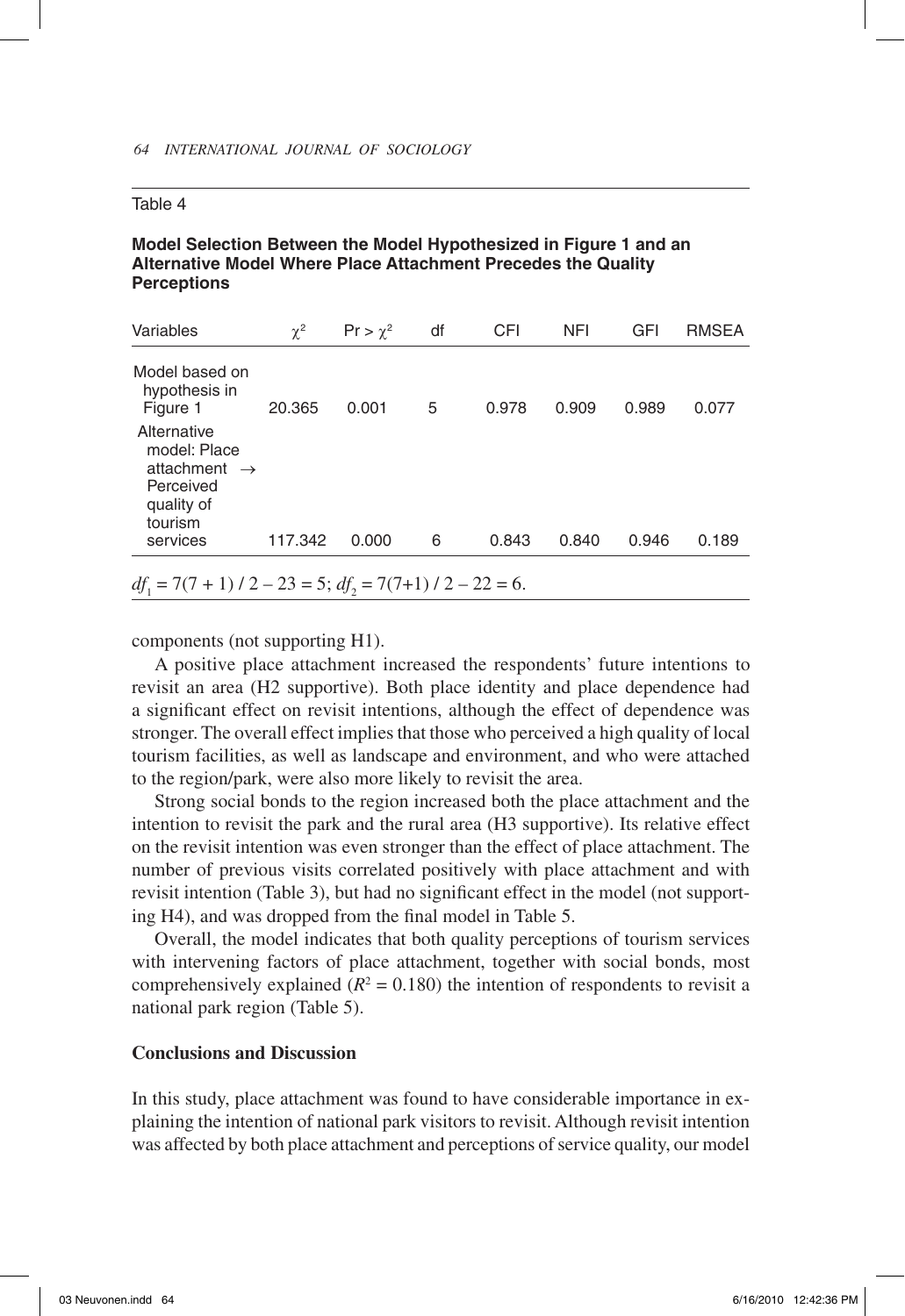#### Table 5

#### **Structural Equation Model**

| Predictor                                                               | Dependent variable   | Standardized<br>coefficient | T-value  |
|-------------------------------------------------------------------------|----------------------|-----------------------------|----------|
| Perceived quality of tourism<br>services (Wserv) $\rightarrow$          |                      |                             |          |
|                                                                         | Place dependence     | 0.269                       | 5.928    |
|                                                                         | Place identity       | 0.220                       | 4.732    |
| Perceived quality of landscape<br>and environment (Wland) $\rightarrow$ |                      |                             |          |
|                                                                         | Place dependence     | 0.139                       | 3.253    |
|                                                                         | Place identity       | 0.148                       | 3.396    |
| Perceived quality of local<br>hospitality (Whosp) $\rightarrow$         |                      |                             |          |
|                                                                         | Place dependence     | $-0.023$                    | $-0.500$ |
|                                                                         | Place identity       | $-0.042$                    | $-0.909$ |
| Place dependence (Wdep) $\rightarrow$                                   |                      |                             |          |
|                                                                         | Intention to revisit | 0.159                       | 3.004    |
| Place identity (Widen) $\rightarrow$                                    |                      |                             |          |
|                                                                         | Intention to revisit | 0.125                       | 2.361    |
| Social bonds (Bonds) $\rightarrow$                                      |                      |                             |          |
|                                                                         | Place dependence     | 0.223                       | 5.438    |
|                                                                         | Place identity       | 0.215                       | 5.114    |
|                                                                         | Intention to revisit | 0.262                       | 6.256    |

*Notes:*  $n = 518$ ; *T*-values > 1.960 significant at  $p < 0.05$ ,  $T > 2.576$  significant at  $p < 0.01$ , and  $T > 3.291$  significant at  $p < 0.001$ ; squared multiple correlations: Intention to revisit  $R^2 = 0.176$ , place dependence  $R^2 = 0.180$ , place identity  $R^2 = 0.180$ 0.143; correlations among independent variables: Wserv – Bonds = 0.220, Wland  $-$  Wserv = 0.254, Whosp – Wserv = 0.407, Whosp – Wland = 0.329.

illustrated that the effect of quality perceptions takes place via place attachment. This result is supported by other studies (Alexandris, Kouthouris, and Meligdis 2006; Bonaiuto et al. 1999). Our results indicate the importance of social bonds to the surrounding region of national parks in explaining future visits, as they act directly as well as via place attachment on visit intention.

Even though past behavior is a strong predictor of visit intentions in general (Huang and Hsu 2009; Sönmez and Graefe 1998; Sparks 2007), in our study the measurement of place attachment appeared to be effective enough without past behavior to explain the intention to revisit. However, past behavior could also have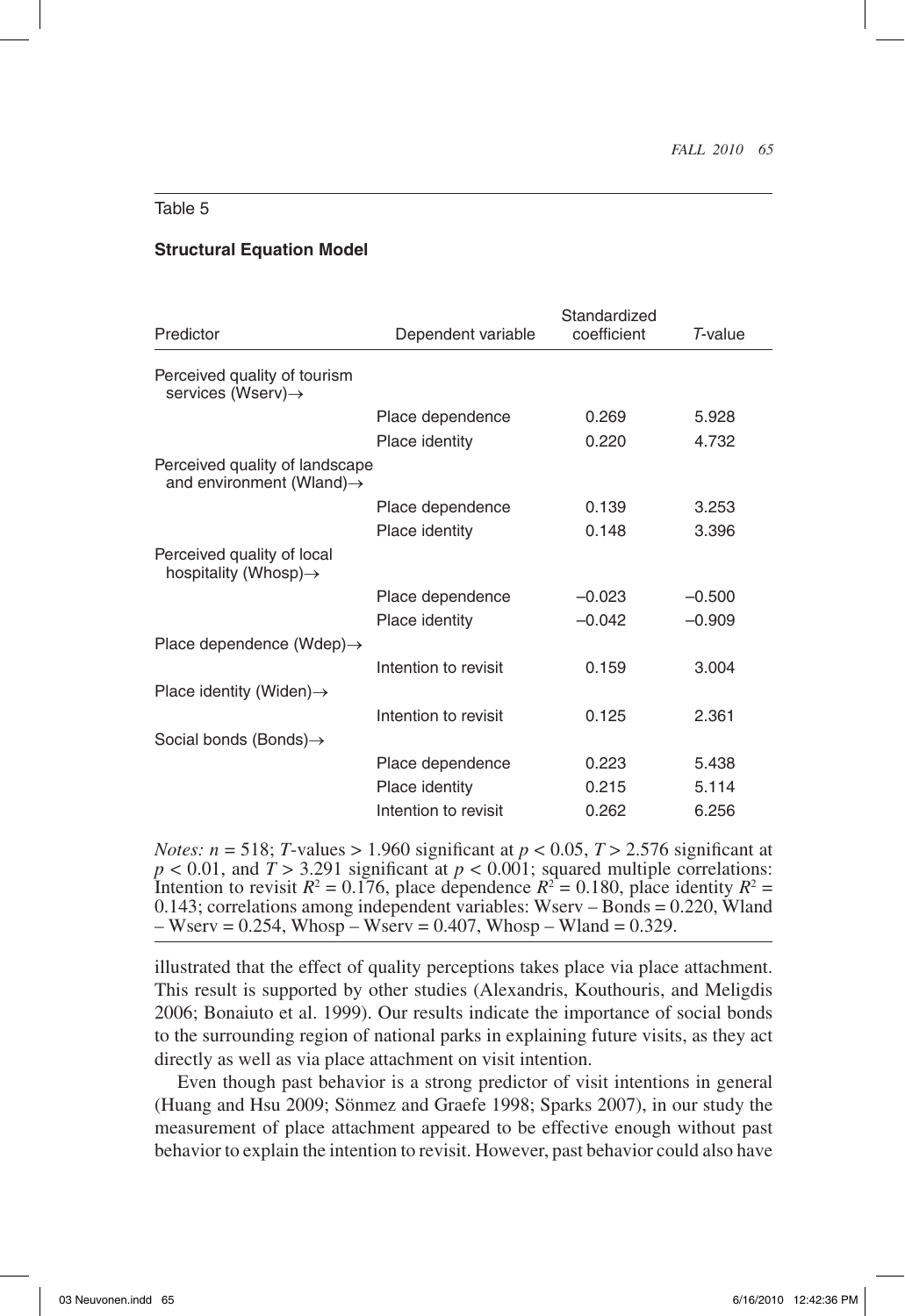been a good explanatory variable if it had been used independently without the place attachment variable.

Visitors to Linnansaari National Park had the highest scores for place attachment, but they expressed the least interest in revisiting the park compared with visitors to the two other parks. Even though the overall tendency is that a high degree of place attachment reflects a high degree of revisit intention, there are obviously some differences depending on the specific place (park). In our case, visitors to Seitseminen National Park most frequently visited only the park and not the neighboring area, which can partly be explained by the fact that 64 percent of Seitseminen visitors were "locals" living in adjacent regions. In Repovesi, 57 percent and in Linnasaari, 42 percent of visitors were from the same region as the park or from a neighboring region (Metsähallitus 2009). Visitors to Linnansaari National Park could be most strongly characterized as representing tourists from throughout Finland. Despite these park-specific differences, the same structural model could be constructed for all three parks, which indicates more general associations between the variables than could be shown with a case study focusing on a single park.

Our results help national park management to understand the challenges they face in seeking to enhance revisitation. As place attachment seems to have an important role in the decision to revisit, managers are encouraged to develop recreation services that deepen place attachment. Building place dependence seems to be an easier task for managers than building place identity because place identity is less related to perceptions of service quality and more connected to personal meaning and emotional ties with the park (cf. Alexandris, Kouthouris, and Meligdis 2006). However, place dependence has been noted to relate to personal commitment to a particular recreational activity (Moore and Scott 2003), and the improved provision of activity opportunities may thus affect revisit intention. However, the good news for managers is that satisfaction with recreation services and place attachment are both important factors influencing the number of visits, and that place attachment is to some extent manageable via service supply.

Information on the importance of social bonds would help local entrepreneurs to define the key clientele for their business. Visitors who have social ties to the region are easily reachable and an easy target group for marketing. For local entrepreneurs, it is ideal to have a group of loyal, frequent visitors who return to the region, have strong emotional feelings toward the area, and are thus most likely to create a positive atmosphere and recommend the destination to other possible visitors.

## **References**

Absher, J.D. 1998. "Customer Service Measures for National Forest Recreation." *Journal of Park and Recreation Administration* 16, no. 3: 31–42.

Akama, J.S., and D. Mukethe Kieti. 2003. "Measuring Tourist Satisfaction with Kenya's Wildlife Safari: Case Study of Tsavo West National Park." *Tourism Management* 24, no. 1: 73–81.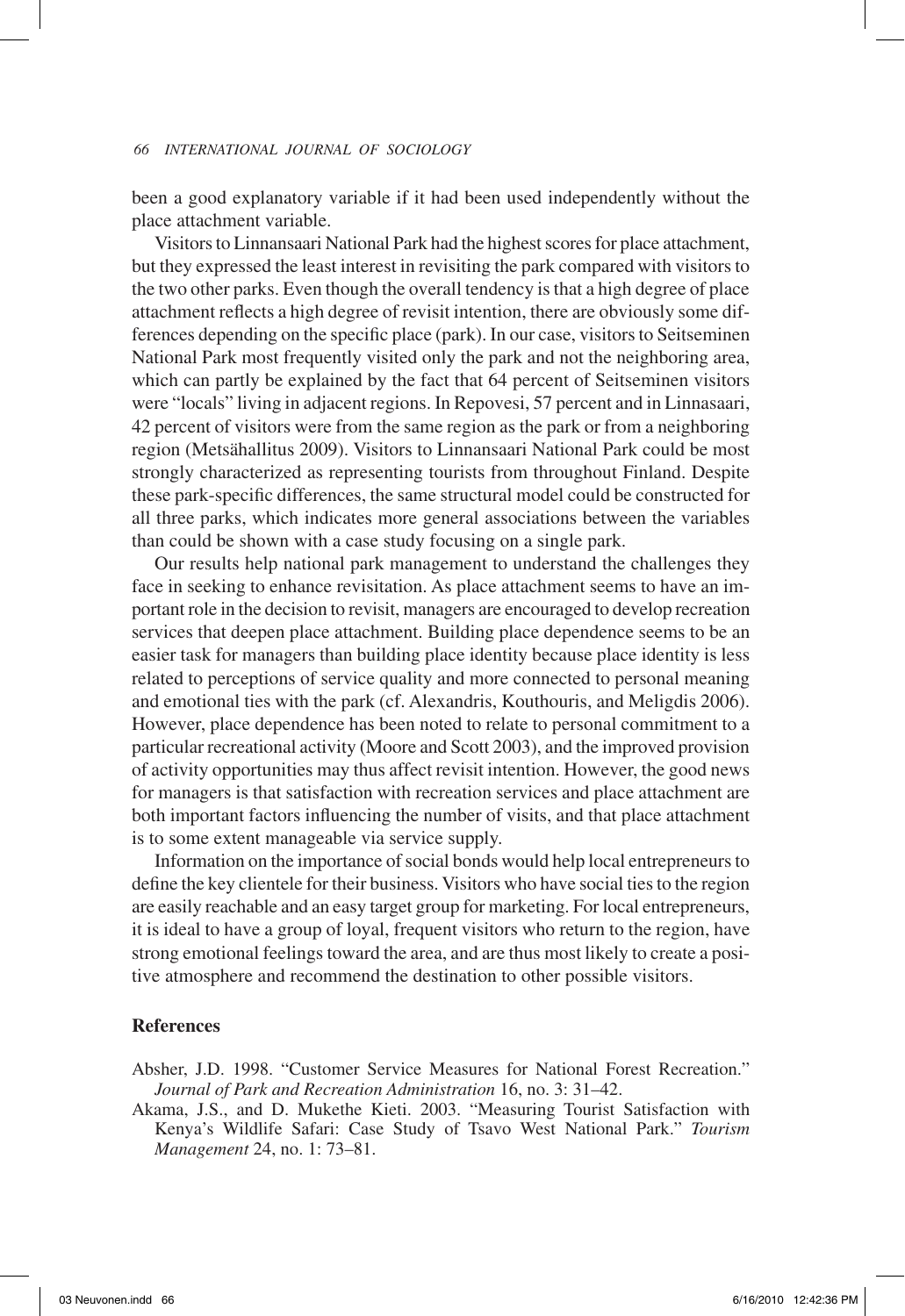- Alegre, J., and C. Juaneda. 2006. "Destination Loyalty: Consumers' Economic Behavior." *Annals of Tourism Research* 33, no. 3: 684–706.
- Alexandris, K.; C. Kouthouris; and A. Meligdis. 2006. "Increasing Customers' Loyalty in a Skiing Resort. The Contribution of Place Attachment and Service Quality." *International Journal of Contemporary Hospitality Management* 18, no. 5: 414–25.
- Appiah-Adu, K.; A. Fyall; and S. Singh. 2000. "Marketing Culture and Customer Retention in the Tourism Industry." *Service Industries Journal* 20, no. 2: 95–113.
- Babakus, E., and G.W. Boller. 1992. "An Empirical Assessment of the SERVQUAL Scale." *Journal of Business Research* 24, no. 3: 253–268.
- Backlund, E.A., and D.R. Williams. 2004. "A Quantitative Synthesis of Place Attachment Research: Investigating Past Experience and Place Attachment." In *Proceedings of the 2003 Northeastern Recreation Research Symposium,* Gen. Tech. Rep. NE-317, ed. and comp., J. Murdy, 320–25. Newtown Square, PA: U.S. Department of Agriculture, Forest Service, Northeastern Research Station.
- Baker, D.A., and J.L. Crompton. 2000. "Quality, Satisfaction and Behavioral Intentions." *Annals of Tourism Research* 27, no. 3: 785–804.
- Beard, J.G., and M.G. Ragheb. 1980. "Measuring Leisure Satisfaction." *Journal of Leisure Research* 12, no. 1: 20–33.
- Bigné, E.J.; I.M. Sánchez; and J. Sánchez. 2001. "Tourism Image, Evaluation Variables, and After Purchase Behaviour: Inter-relationships." *Tourism Management* 22, no. 6: 607–16.
- Bonaiuto, M.; A. Aiello; M. Perugini; M. Bonnes; and A.P. Ercolani. 1999. "Multidimensional Perception of Residential Environment Quality and Neighbourhood Attachment in the Urban Environment." *Journal of Environmental Psychology* 19, no. 4: 331–52.
- Bricker, K.S., and D.L. Kerstetter. 2000. "Level of Specialization and Place Attachment: An Exploratory Study of Whitewater Recreationists." *Leisure Sciences* 22, no. 4: 233–57.
- Burns, R.C.; A.R. Graefe; and J.D. Absher. 2003. "Alternate Measurement Approaches to Recreational Customer Satisfaction: Satisfaction-Only Versus Gap Scores." *Leisure Sciences* 25, no. 4: 363–80.
- Cai, L.A.; B. Wu; and B. Bai. 2004. "Destination Image and Loyalty." *Tourism Review International* 7, no. 3/4: 153–62.
- Carman, J.M. 1990. "Consumer Perceptions of Service Quality: An Assessment of the SERVQUAL Dimensions." *Journal of Retailing* 66, no. 1: 33–55.
- Churchill, G.A., and C. Surprenant. 1982. "An Investigation into the Determinants of Customer Satisfaction." *Journal of Marketing Research* 19, no. 4: 491–504.
- Cronin, J.J., Jr., and S.A. Taylor. 1992. "Measuring Service Quality: A Reexamination and Extension." *Journal of Marketing* 56, no. 3: 55–68.
- Gyte, D.M., and A. Phelps. 1989. "Patterns of Destination Repeat Business: British Tourists in Mallorca, Spain." *Journal of Travel Research* 28, no. 1: 24–28.
- Hailu, G.; P.C. Boxall; and B.L. McFarlane. 2005. "The Influence of Place Attachment on Recreation Demand." *Journal of Economic Psychology* 26, no. 4: 581–98.
- Hidalgo, C.M., and B. Hernández. 2001. "Place Attachment: Conceptual and Empirical Questions." *Journal of Environmental Psychology* 21, no. 3: 273–81.
- Howat, G.; J. Absher; G. Crilley; and I. Milne. 1996. "Measuring Customer Service Quality in Sports and Leisure Centers." *Managing Leisure* 1, no. 2: 77–89.
- Huang, S., and C.H.C. Hsu. 2009. "Effects of Travel Motivation, Past Experience,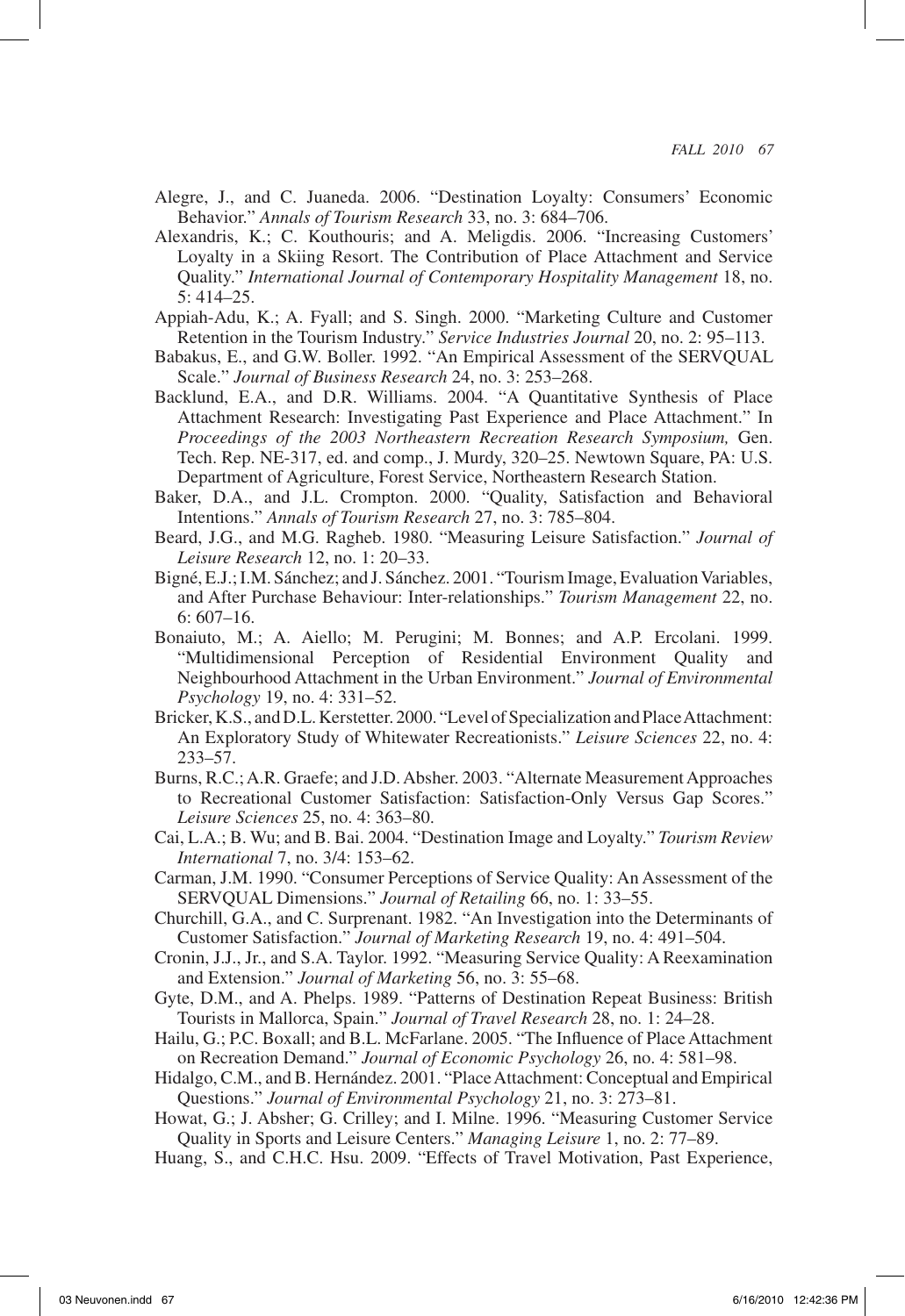Perceived Constraint, and Attitude on Revisit Intention." *Journal of Travel Research* 48, no. 29: 29–44.

- Hwang, S.-N.; C. Lee; and H.-J. Chen. 2005. "The Relationship Among Tourists' Involvement, Place Attachment and Interpretation Satisfaction in Taiwan's National Parks." *Tourism Management* 26, no. 2: 143–56.
- Jang, S.C.; B. Bai; G.-S. Hong; and J. T. O'Leary. 2004. "Understanding Travel Expenditure Patterns: A Study of Japanese Pleasure Travellers to the United States by Income Level." *Tourism Management* 25, no. 3: 331–41.
- Juaneda, C. 1996. "Estimating the Probability of Return Visits Using a Survey of Tourist Expenditure in the Balearic Islands." *Tourism Economics* 2, no. 4: 339– 52.
- Kaltenborn, B.P., and D.R. Williams. 2002. "The Meaning of Place: Attachments to Femundsmarka National Park Norway, Among Tourists and Locals." *Norwegian Journal of Geography* 56: 189–98.
- Kyle, G.; K. Bricker; A. Graefe; and T. Wickham. 2004a. "An Examination of Recreationist's Relationship with Activities and Settings." *Leisure Sciences* 26, no. 2: 123–42.
- Kyle, G.; A. Graefe; R. Manning; and J. Bacon. 2004b. "Effect of Activity Involvement and Place Attachment on Recreationists' Perceptions of Setting Density." *Journal of Leisure Research* 36, no. 2: 209–31.
- Lee, C.-K.; Y.-S. Yoon; and S.-K. Lee. 2007b. "Investigating the Relationships Among Perceived Value, Satisfaction, and Recommendations: The Case of the Korean DMZ." *Tourism Management* 28, no. 1: 204–14.
- Lee, J.; A.R. Graefe; and R.C. Burns. 2007a. "Examining the Antecedents of Destination Loyalty in a Forest Setting." *Leisure Sciences* 29, no. 5: 463–81.
- Lee, T.H. 2006. "Assessing a River Tracing Behavioural Model: A Taiwan Example." *Anatolia* 17, no. 2: 322–28.
	- ———. 2009. "A Structural Model to Examine How Destination Image, Attitude, and Motivation Affect the Future Behavior of Tourists." *Leisure Sciences* 31, no. 3: 215–36.
- Mesch, G.S., and O. Manor. 1998. "Social Ties, Environmental Perception and Local Attachment." *Environment and Behavior* 30, no. 4: 504–19.
- Metsähallitus. 2008. Käyntimäärät kansallispuistoissa yhteensä. Available at www.metsa.fi/sivustot/metsa/fi/Eraasiatjaretkeily/Asiakastieto/Kayntimaarat/ Kansallispuistoittain/Sivut/Kayntimaaratkansallispuistoittain2008.aspx (accessed September 29, 2009).

———. 2009. Customer data system (ASTA). **<<is this available? give publishing or Web site details>>**

- Moore, R.L., and D. Scott. 2003. "Place Attachment and Context: Comparing a Park with a Trail Within." *Forest Science* 49, no. 6: 877–84.
- Parasuraman, A.; V.A. Zeithaml; and L. Berry. 1988. "SERVQUAL: A Multiple-Item Scale for Measuring Consumer Perceptions of Service Quality." *Journal of Retailing* 64, no. 1: 12–40.
- Petrick, J.F. 2004. "Are Loyal Visitors Desired Visitors?" *Tourism Management* 25, no. 4: 463–70.
- Puustinen, J.; E. Pouta; M. Neuvonen; and T. Sievänen. 2009. "Visits to National Parks and the Provision of Natural and Man-Made Recreation and Tourism Resources." *Journal of Ecotourism* 8, no. 1: 18–31.

Shipley, B. 2002. *Cause and Correlation in Biology. A User's Guide to Path Analysis,*